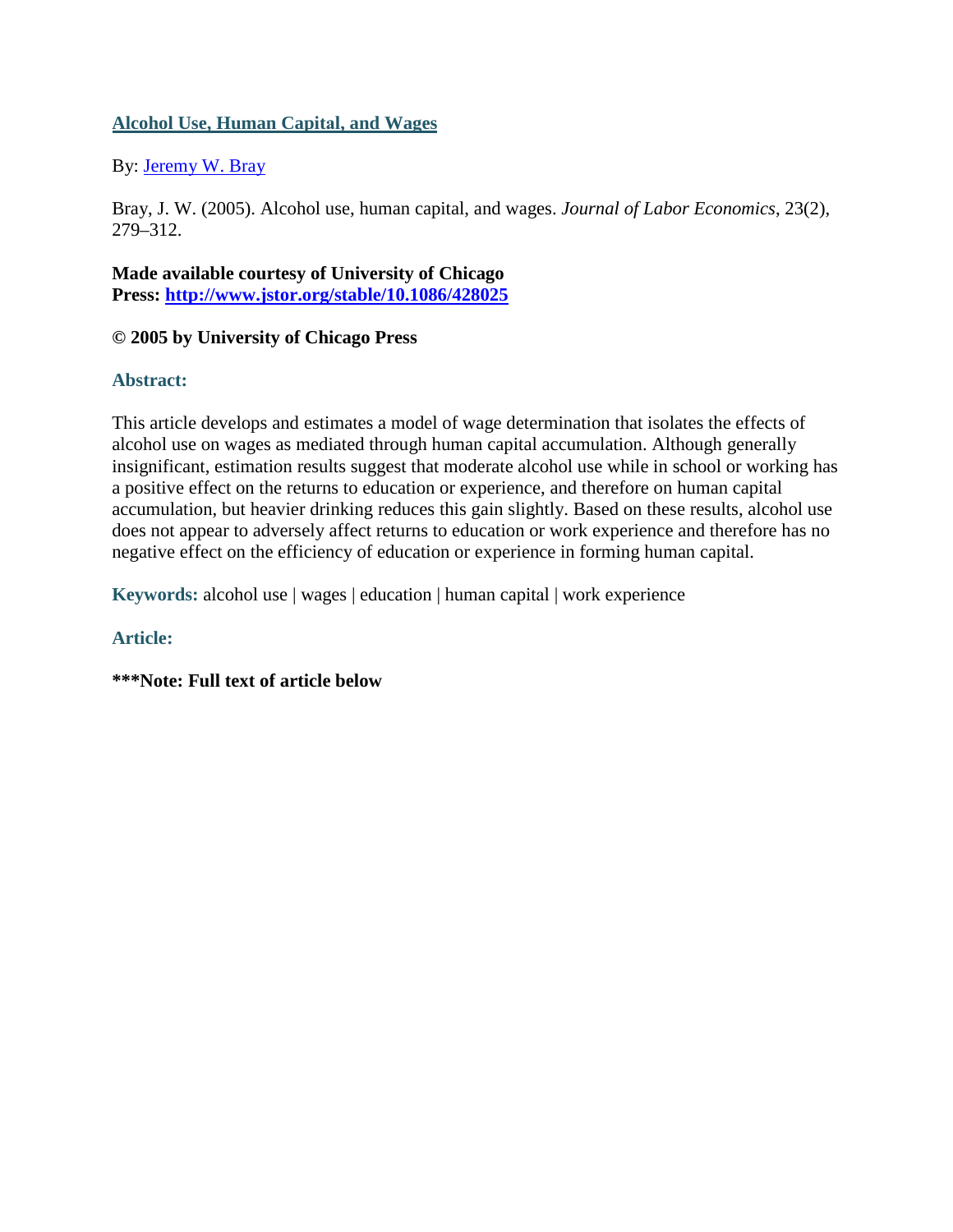# Alcohol Use, Human Capital, and Wages

## Jeremy W. Bray, *RTI International*

This article develops and estimates a model of wage determination that isolates the effects of alcohol use on wages as mediated through human capital accumulation. Although generally insignificant, estimation results suggest that moderate alcohol use while in school or working has a positive effect on the returns to education or experience, and therefore on human capital accumulation, but heavier drinking reduces this gain slightly. Based on these results, alcohol use does not appear to adversely affect returns to education or work experience and therefore has no negative effect on the efficiency of education or experience in forming human capital.

#### **I. Introduction**

Alcohol is the most widely consumed drug among American youth. In 2000, 27.5% of youth ages 12–20 reported drinking alcohol in the past month, and 18.7% reported binge drinking in the past month (SAMHSA 2002). Alcohol abuse, both by adults and by youth, has been linked to a number of negative social consequences, including crime, traffic accidents, and increased health care expenditures. Over the past decade, one

I would like to thank Thomas Mroz, Gary Zarkin, Alexander Cowell, and Donald Kenkel for their comments. Keith Davis and Berna Demiralp provided research and programming support, and Susan Murchie and Judy Cannada provided editorial and word processing support. RTI International is a trade name of Research Triangle Research. Partial funding for this work was provided by the National Institute on Alcohol Abuse and Alcoholism (NIAAA) Grant no. 1 R01-AA12788 and by a Professional Development Award from RTI. The views expressed in this article are not necessarily those of NIAAA or of RTI. All remaining errors are mine. Contact the author at bray@rti.org.

[*Journal of Labor Economics*, 2005, vol. 23, no. 2] 2005 by The University of Chicago. All rights reserved. 0734-306X/2005/2302-0004\$10.00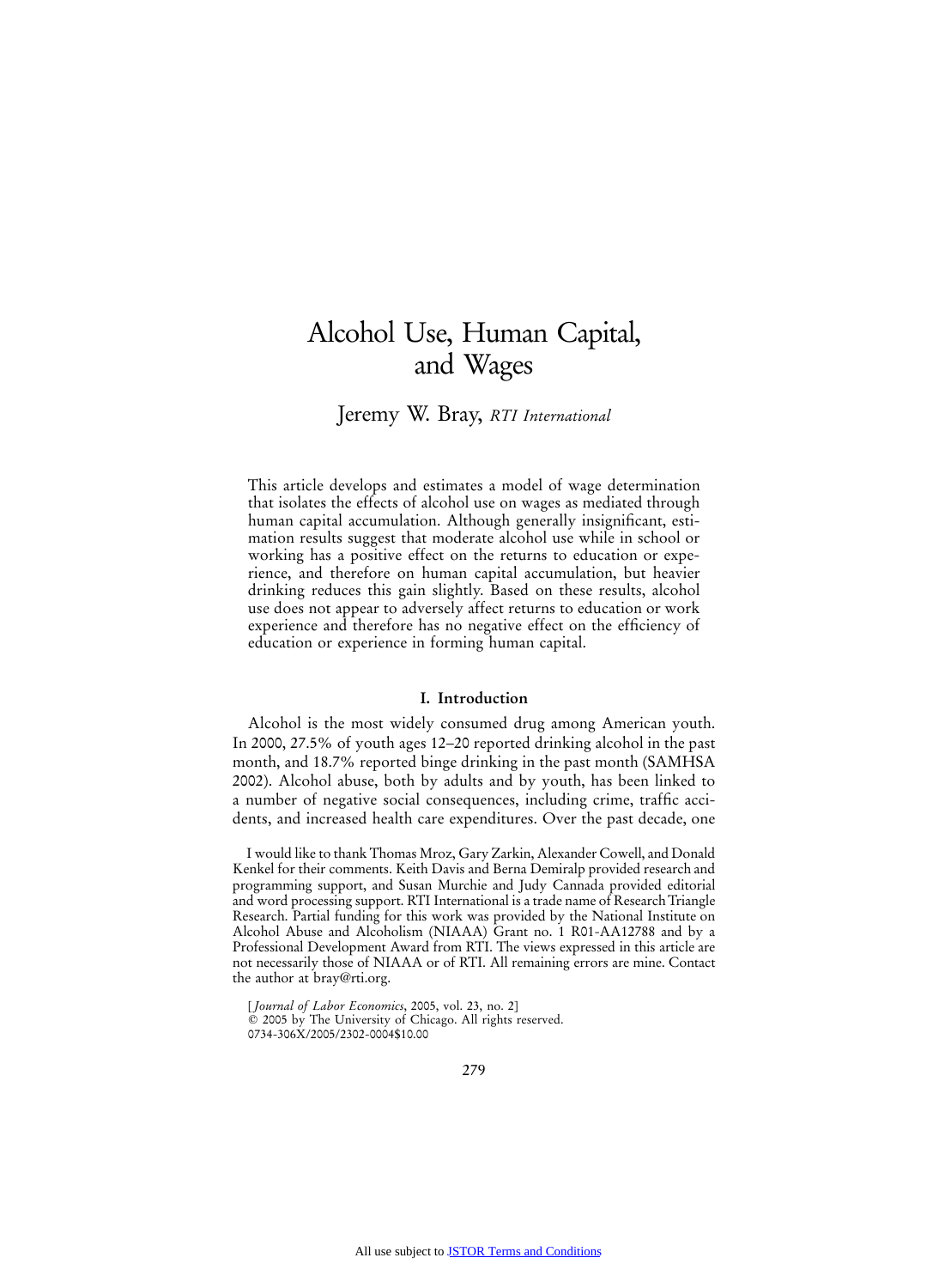such consequence that has been widely studied by economists is the potential impact of alcohol use and abuse on labor market productivity as measured by wages and earnings.

Results of this work are largely mixed. In their chapter on alcohol in the *Handbook of Health Economics*, Cook and Moore (2000) summarize the literature on the effects of alcohol use on productivity. It appears that light to moderate alcohol users of both sexes have higher earnings, but alcohol-dependent men earn less. Furthermore, alcohol use has little to no effect on labor supply. The one consistent finding is that alcohol users complete significantly fewer years of education than nonusers. The negative relationship between schooling and alcohol use led Cook and Moore to conclude that "much of the effect of drinking on productivity may be indirect, mediated by the accumulation of human capital" (1658).

The literature on which Cook and Moore (2000) base this conclusion has two main limitations, however. First, the previous literature has not developed a coherent theoretical model linking alcohol use to wages through a human capital mechanism. The previous literature has typically estimated standard wage or earnings equations that also include a measure of alcohol use or alcohol dependence. Although these specifications provide useful correlations between alcohol use and wages, they do not isolate the causal mechanism through which alcohol use affects wages, and therefore they cannot distinguish the human capital effects of alcohol use from other possible effects, such as health effects.

The second main limitation of the previous literature has been its failure to adequately address two key empirical issues when estimating wage equations: endogeneity and sample selection (Cook and Moore 2000). Any equation that contains a choice variable (e.g., alcohol use) is likely to suffer from endogeneity bias. Furthermore, because wages are both a component of income and the price of an individual's time, economic theory suggests that alcohol use is endogenous in a wage equation. Another potentially endogenous variable is educational attainment. An extensive literature attempts to deal with the potential endogeneity of education in wage equations and, given the clear link between alcohol use and educational attainment, it would seem especially important to address the potential endogeneity of education when estimating the relationship between alcohol use and wages. The alcohol-wage literature has typically relied on instrumental variables (IV) techniques to correct for the endogeneity of alcohol use, but these estimates have generally been very imprecise. The alcohol-wage literature has largely ignored the potential endogeneity of educational attainment.

The other key empirical issue, sample selection, arises because not all individuals work and not all individuals consume alcohol. Thus, both wages and alcohol demand are bounded by zero, with many individuals actually observed at zero. Given the difficulty of simultaneously address-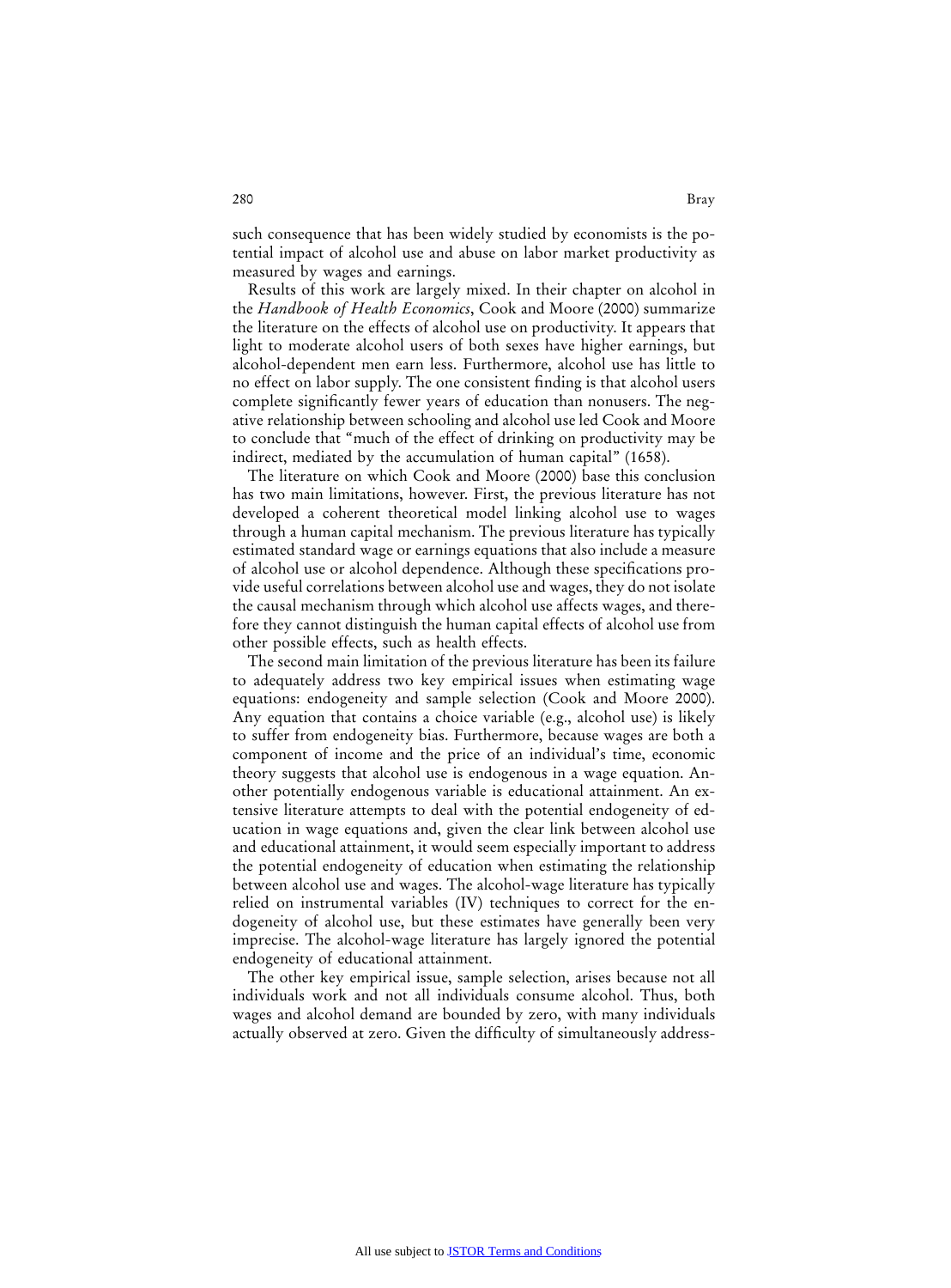ing both endogeneity and sample selection, most of the previous literature has ignored the sample selection issue. Those studies that have addressed sample selection have typically not corrected for endogeneity. Few if any studies have addressed both issues simultaneously.

This article derives a theoretical and empirical model of wage determination that isolates the effect of alcohol use on wages as mediated through the formation and accumulation of human capital. The intuition behind the model is straightforward: holding constant the total years of education, estimate a separate wage return for years of education and experience acquired in periods in which an individual drank versus periods in which he did not and compare the rates of return. If the rates of return are equal, then alcohol use has no effect on human capital formation. If the rates of return are not equal, then alcohol use does have an effect on human capital formation.

The theoretical model provides a concise economic interpretation of the estimated parameters that clearly links them to theoretical parameters of the underlying human capital production function. To address both endogeneity and sample selection simultaneously, the discrete factor method (DFM) is used to estimate the model (Heckman and Singer 1984; Mroz 1999). Because this method allows alcohol use, educational attainment, and work experience to be treated as endogenous variables, it controls for the possibility that alcohol use affects both the quality and quantity of schooling and work experience.

#### **II. Background**

Most economic studies that consider a link between alcohol use and productivity do so by examining the relationship between alcohol use and wages (e.g., Berger and Leigh 1988; Bryant, Sumaranayake, and Wilhite 1992; Mullahy and Sindelar 1993; Kenkel and Ribar 1994; French and Zarkin 1995; Heien 1996; Zarkin et al. 1998). In general, these studies have found a positive relationship between simple alcohol use and wages but a negative relationship between alcohol abuse and wages (Cook and Moore 2000).

One of the first studies to examine a possible link between alcohol use and wages was Mullahy and Sindelar (1989). The goal of that study was to examine in more detail the structural relationships among family background, alcoholism, education, earnings, and occupation. Specifically, Mullahy and Sindelar used a life-cycle framework to link alcoholism to outcomes later in life. They found that early onset alcoholism reduced years of education completed, which, in turn, had negative effects on earnings and occupational status.

Although Mullahy and Sindelar used a life-cycle framework, they did not derive a formal life-cycle model linking alcoholism and labor market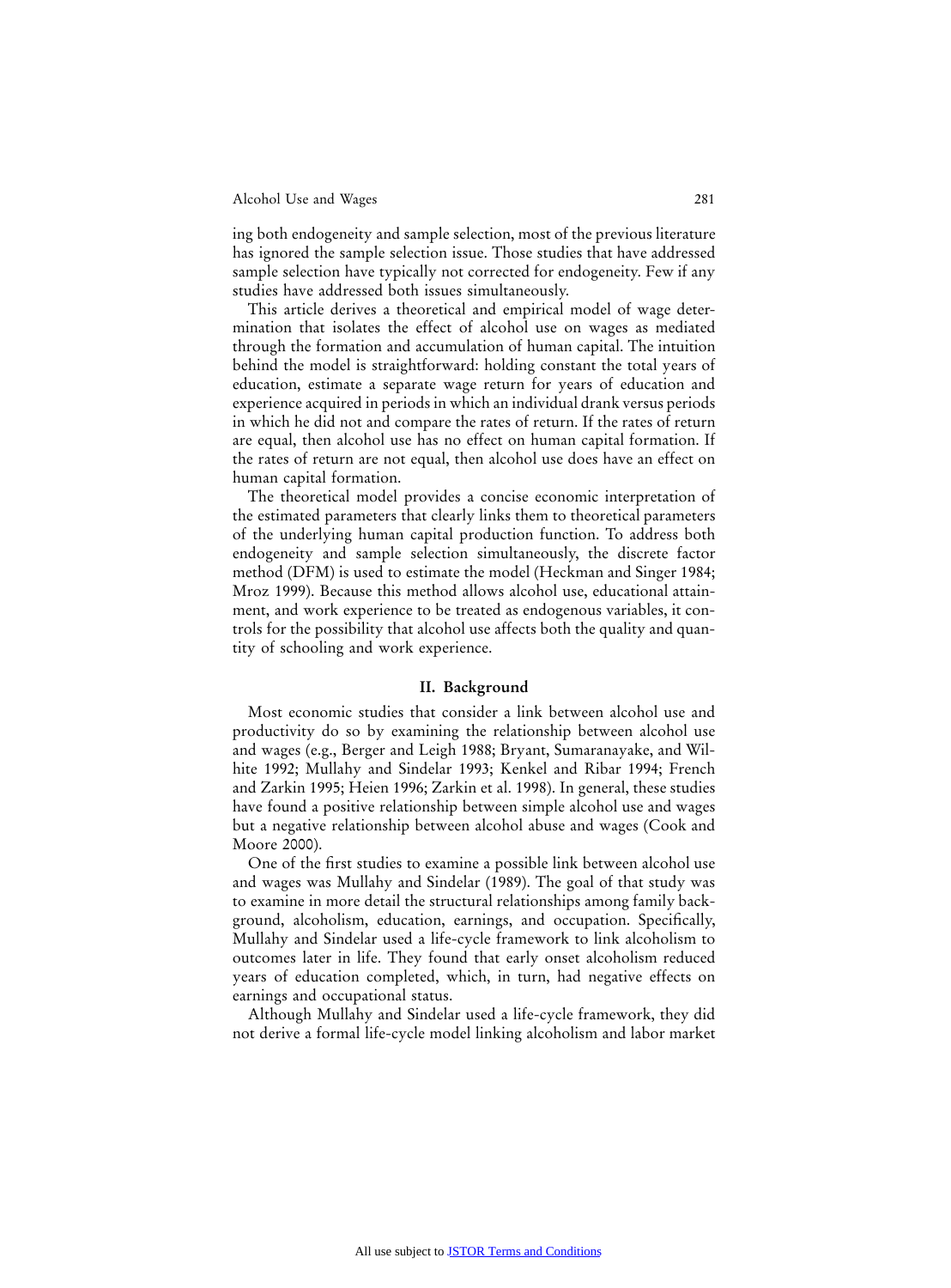outcomes. Rather, they relied on a review of empirical studies on earnings, occupational choice, health, and educational attainment to motivate their own empirical model. Because of this, their empirical model is essentially a standard wage or earnings equation with an indicator for alcoholism included as an explanatory variable. Although Mullahy and Sindelar's empirical specification is broadly consistent with a life-cycle model of labor market outcomes, they do not attempt to isolate theoretically a human capital effect.

Economists have also examined the link between alcohol use and schooling outcomes, such as high school completion, college matriculation, and college graduation (Cook and Moore 1993; Yamada, Kendix, and Yamada 1996; Bray et al. 2000; Koch and Ribar 2001; Dee and Evans 2003). Early studies found that alcohol use is associated with reduced educational attainment, either through a reduced probability of graduating (either high school or college) or through a direct negative relationship with the years of schooling completed. More recent work (e.g., Koch and Ribar 2001; Dee and Evans 2003), however, has questioned this finding and suggests a modest negative effect of alcohol use on educational attainment, if there is any effect at all.

The relatively consistent finding that alcohol use is associated with reduced educational attainment, combined with the early focus of the alcohol-wage literature on human capital, has led some authors (e.g., Cook and Moore 2000) to conclude that the effect of alcohol use on wages is mediated through human capital accumulation. This conclusion, however, has remained largely untested in the theoretical and empirical literature. Kenkel and Wang (1999) examined the relationship between alcohol abuse and occupational attainment but did not explicitly link alcohol use while in school to future wages. Bryant et al. (2000) estimated interaction effects between current alcohol use and the wage return to education, but this explored the role of alcohol in the use of a given stock of human capital they did not allow alcohol use to affect the accumulation of human capital, as suggested by Cook and Moore. Wolaver (2002) examined the effect of alcohol use on students' grades and found that those who use alcohol have lower grades than those who do not, possibly supporting the conclusion that alcohol has adverse effects on human capital formation. However, she did not directly link this decline in grades to future wages, so the role of human capital formation in the alcohol-wage relationship remains untested.

No study published to date has attempted to isolate human capital formation as the specific causal mechanism linking alcohol use to wages. One potential causal mechanism advanced by the earlier literature and adopted by later studies (Cook and Moore 1993, 2000; Mullahy and Sindelar 1993; French and Zarkin 1995; Bray et al. 2000; Dee and Evans 2003) is that the physiological effects of alcohol impair a student's ability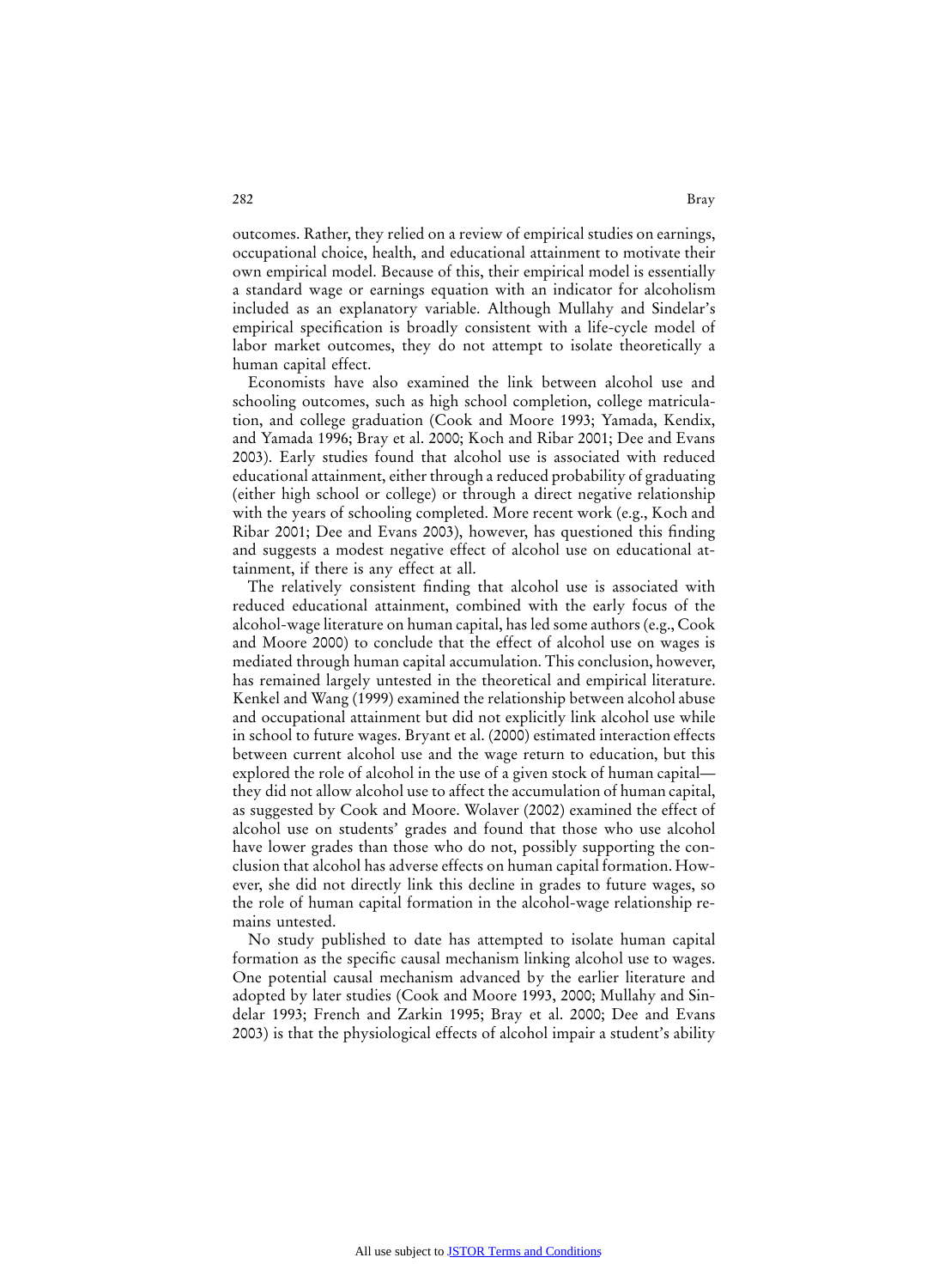to learn. This diminished capacity to learn causes people who drink to learn less for any given year of schooling. Thus, alcohol use reduces the efficiency of any given year of schooling in forming human capital and therefore reduces the wage return to that year of schooling. Although much of the previous literature has relied on this hypothesized causal mechanism either implicitly or explicitly, no study has formally incorporated it into a model of wage determination to derive and empirically test a theoretically meaningful relationship between alcohol use, human capital accumulation, and wages.

#### **III. Theoretical Framework**

To incorporate alcohol use into a model of wage determination, consider a multiperiod model in which wages in period *t* are determined by the following equation:

$$
\ln(w_t) = \beta_0 + \beta_1 X_t + \beta_2 K_t + \beta_3 H_t + \xi_t.
$$
 (1)

Equation (1) states that the wage an individual can earn in period  $t, w_t$ is a function of individual characteristics. These characteristics include  $X_{t}$ , a set of observable individual demographic characteristics affecting the wage rate;  $K_c$ , the stock of human capital at the beginning of period  $t$ ;  $H_c$ the health stock at the beginning of period *t*; and  $\xi$  , an error term capturing unobservable individual characteristics, such as motivation. Equation (1) is based on the standard human capital earnings function (Willis 1992). Additional wage determinants suggested by later literature have been intentionally omitted to focus attention on the human capital term. In a more general model, *H*, could be viewed as a composite characteristic capturing all omitted wage determinants that are correlated with alcohol use.

For the sake of modeling simplicity, assume that all human capital is homogeneous and that there is no human capital depreciation. Alcohol use affects human capital accumulation by affecting the cognitive and psychomotor abilities necessary to learn new skills. Equation (2) describes the relationship between the stock of human capital  $(K_t)$ , schooling  $(s_t)$ , labor market experience  $(l_t)$ , and alcohol use  $(a_t)$ :

$$
K_{t} = K_{t-1} + k(s_{t-1}, l_{t-1}, a_{t-1}) = K_{0} + \sum_{j=0}^{t-1} k(s_{j}, l_{j}, a_{j}). \qquad (2)
$$

Equation (2) states that the stock of human capital that an individual has at the beginning of period *t* is equal to the stock he had at the beginning of period  $t - 1$  plus the human capital produced in period  $t - 1$ . The human capital production function,  $k(\cdot)$ , is a function of schooling, work experience, and alcohol use in period  $t-1$ . By recursing human capital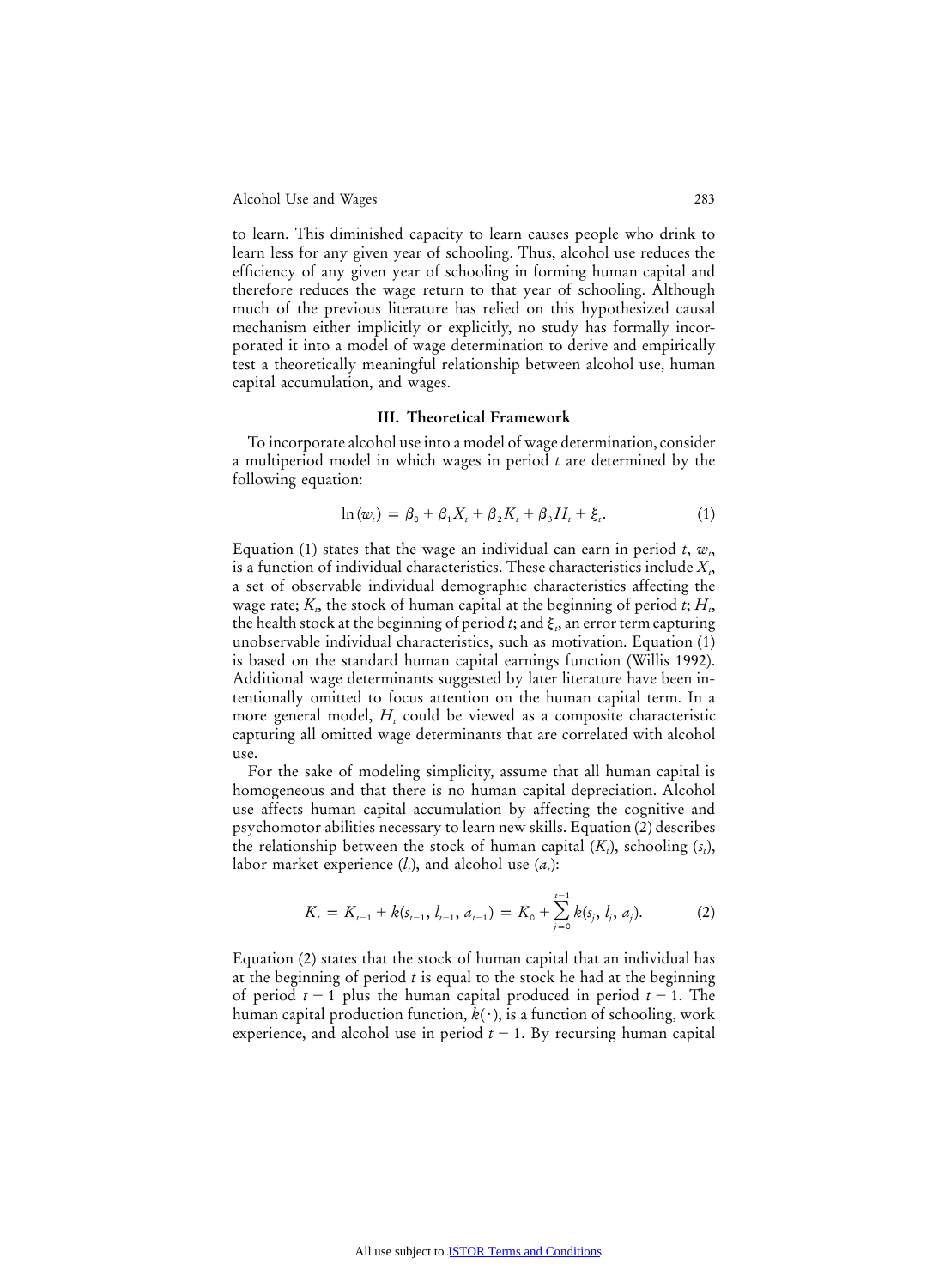back to the initial period, an individual's stock of human capital can be expressed as the sum of each period's production plus the initial stock.

Similar to that of human capital, the accumulation of the health stock can be described by the following equation:

$$
H_t = H_{t-1} + b(m_{t-1}, a_{t-1}) = H_0 + \sum_{j=0}^{t-1} b(m_j, a_j), \tag{3}
$$

where  $m<sub>i</sub>$  is a composite good reflecting all inputs to the health production function other than alcohol. Alcohol enters the health production function to capture any possible health effects of alcohol use.

Taking a first-order Taylor series expansion of *k* around a fixed point  $(\bar{s}, \bar{l}, \bar{a})$  and of *h* around a fixed point  $(\bar{m}, \bar{a})$ , substituting the results into equations (2) and (3), and substituting those results into equation (1) yields the following wage equation:

$$
\ln(w_i) = \beta_0 + \beta_1 X_i + \beta_2 K_0 + \beta_3 H_0
$$
  
+  $\delta_1 (t - 1) + \delta_2 \sum_{j=1}^{t-1} s_j + \delta_3 \sum_{j=1}^{t-1} l_j$  (4)  
+  $\delta_4 \sum_{j=1}^{t-1} m_j + \delta_5 \sum_{j=1}^{t-1} a_j + \varepsilon_{ij}$ ,

where  $\delta_5 = \beta_2 k_a(\bar{s}, \bar{l}, \bar{a}) + \beta_3 h_a(\bar{m}, \bar{a}), k_a$  and  $h_a$  denote the derivative of the human capital and health production functions with respect to alcohol use, and all other terms are as defined in appendix A.

A key feature of equation (4) is that alcohol use enters the wage equation through two different mechanisms: human capital and health. This can be seen in the  $\delta_5$  coefficient. In addition, if the marginal product of alcohol in forming human capital  $(k_a(\cdot))$  and in forming health  $(h_a(\cdot))$  have the same sign, then  $\delta_5$  will overestimate the effect of cumulative past alcohol use on human capital accumulation. If they have opposite signs, then  $\delta_5$  will underestimate the effect of alcohol on human capital accumulation. It is even possible that the human capital and health effects of alcohol use almost completely offset each other such that  $\delta_5$  is approximately zero. If causal mechanisms other than human capital or health also link alcohol use to wages, then the interpretation of  $\delta_5$  is even more complicated because it will embody all possible causal mechanisms. Thus, simply estimating the effect of lifetime alcohol use on wages provides no definitive evidence of an effect of alcohol use on human capital accumulation. Another important feature of equation (4) is that the stock of lifetime alcohol use  $(\sum_{j=1}^{t-1} a_j)$ rather than current alcohol use enters the wage equation (although current use could potentially enter if it has direct productivity effects).

If the human capital production function is approximated with a sec-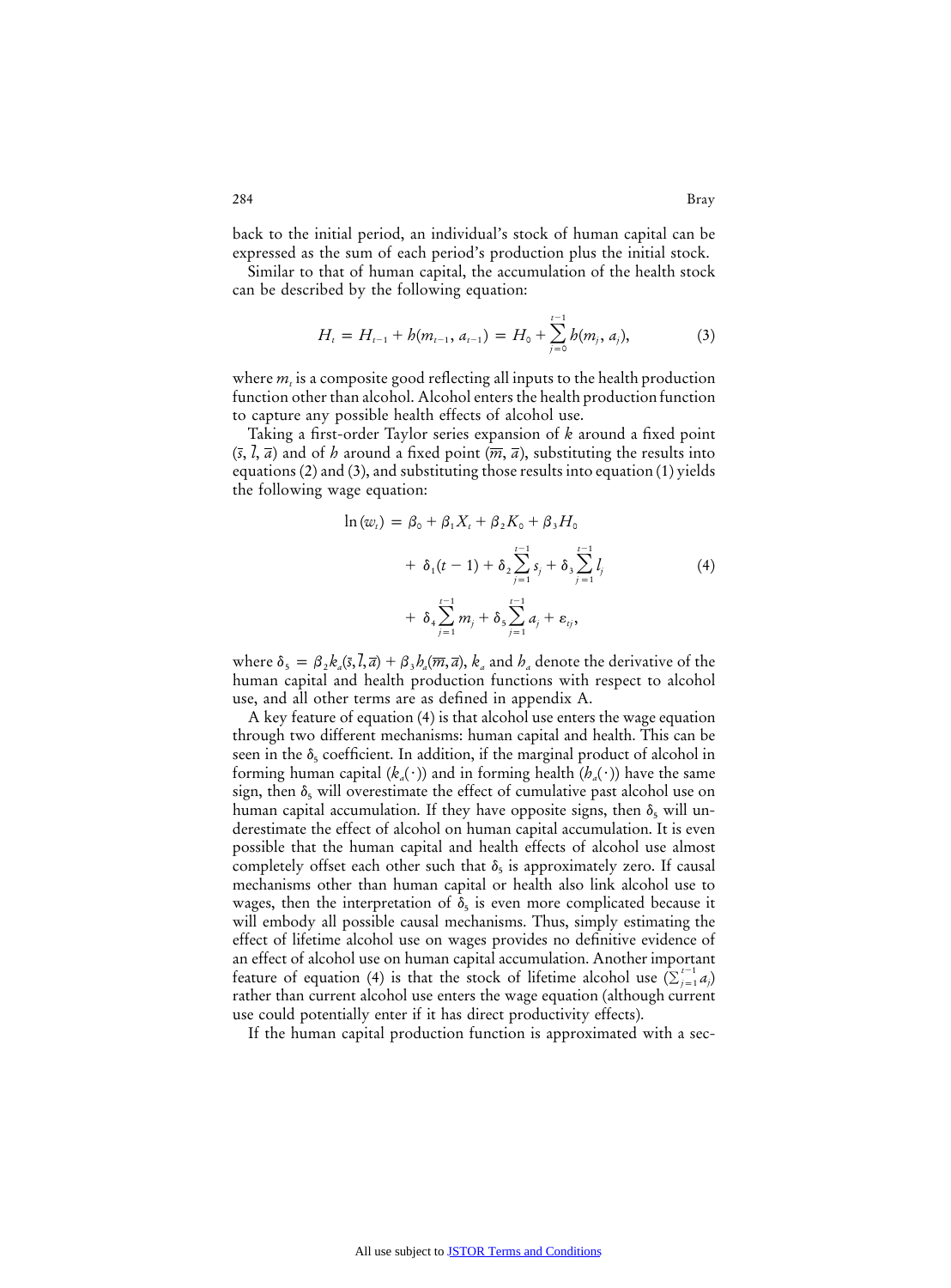ond-order Taylor series expansion instead of a first-order Taylor series expansion and substituted appropriately, the following wage equation is derived:<sup>1</sup>

$$
\ln(\omega_t) = \beta_0 + \beta_1 X_t + \beta_2 K_0 + \beta_3 H_0
$$
  
+  $\gamma_1(t-1) + \gamma_2 \sum_{j=1}^{t-1} s_j + \gamma_3 \sum_{j=1}^{t-1} l_j + \gamma_4 \sum_{j=1}^{t-1} m_j$   
+  $\gamma_5 \sum_{j=1}^{t-1} a_j + \gamma_6 \sum_{j=1}^{t-1} s_j a_j + \gamma_7 \sum_{j=1}^{t-1} l_j a_j + \gamma_8 \sum_{j=1}^{t-1} s_j l_j$  (5)  
+  $\gamma_9 \sum_{j=1}^{t-1} s_j^2 + \gamma_{10} \sum_{j=1}^{t-1} l_j^2 + \gamma_{11} \sum_{j=1}^{t-1} a_j^2 + \varepsilon_t$ ,

where  $\gamma_6 = \beta_2 k_{sa}(\bar{s}, \bar{l}, \bar{a}), \gamma_7 = \beta_2 k_{la}(\bar{s}, \bar{l}, \bar{a}),$  and all other terms are as defined in appendix A.

The coefficients on the cumulative alcohol interaction terms,  $\gamma_6$  and  $\gamma_7$ , measure the differential wage return to education and experience acquired in years in which the individual drank alcohol. They isolate the effect of alcohol use on the marginal human capital product of schooling and experience, respectively. Term  $\gamma_6$  is the product of the wage return to human capital,  $\beta_2$ , and the effect of alcohol use on the marginal human capital product of schooling,  $k_{sd}(\bar{s}, \bar{l}, \bar{a})$ . Term  $\gamma_6$  captures the effect of alcohol use on the wage returns to education. If we assume that human capital is positively related to wages (i.e.,  $\beta_2 > 0$ ), then the sign of  $\gamma_6$  is determined by the sign of  $k_{s}(\overline{s}, \overline{l}, \overline{a})$ . If alcohol use reduces the efficiency of education in the production of human capital, then there will be a lower return to education acquired in those years with alcohol use than in those years without, and  $\gamma_6$  will be negative. However, if alcohol use has no effect on the efficiency of human capital production, then it will have no effect on the marginal human capital product of schooling, and  $\gamma_6$  will equal zero. Similarly, term  $\gamma_7$  is the product of  $\beta_2$  and the effect of alcohol use on the marginal human capital product of experience  $[k_{\mu}(\bar{s}, l, \bar{a})]$ , and it captures the effect of alcohol use on the wage returns to experience.

Although  $\gamma_2$ ,  $\gamma_8$ , and  $\gamma_9$  are coefficients on terms that involve all periods of schooling, they can be interpreted as capturing the return to education in periods in which the individual did not drink alcohol. To see this, consider taking the derivative of equation (5) with respect to schooling in period  $t$   $(s<sub>i</sub>)$  while holding alcohol use in the same period  $(a<sub>i</sub>)$  constant at zero to derive the wage return to an additional unit of education.

<sup>&</sup>lt;sup>1</sup> For simplicity, the first-order Taylor series expansion of the health production function is used. As discussed by Bray (2000), using the simpler first-order expansion for the health production function does not affect our ability to identify the effect of alcohol use on human capital accumulation.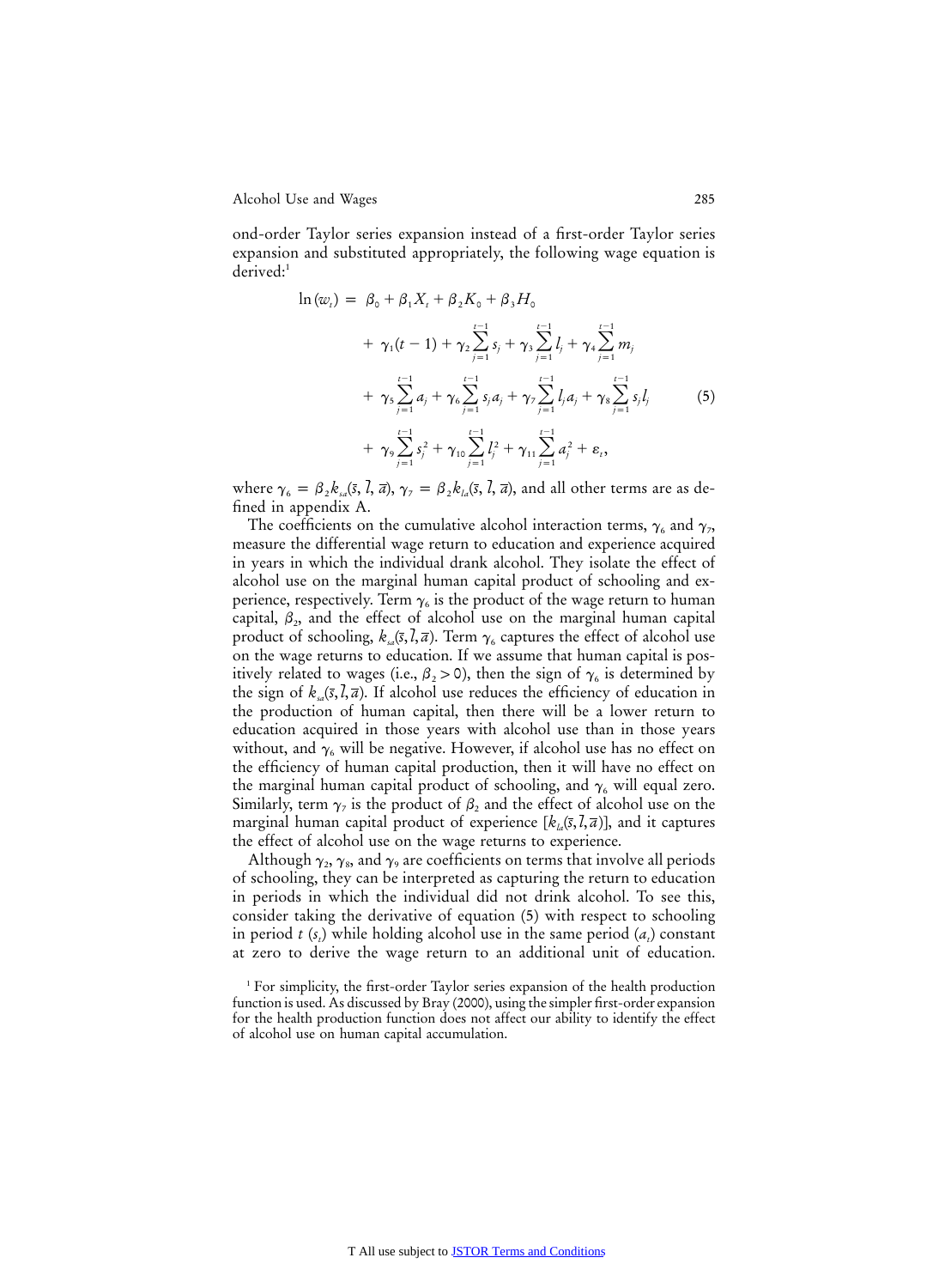Holding all else constant, the wage return to one additional unit of education acquired during a period in which the individual does not drink is  $\gamma_2 + \gamma_8 + \gamma_9$ ;  $a_t$  is zero, and so the interaction  $s_t a_t$  is also zero and  $\gamma_6$ does not enter. However, the wage return to an additional period of education acquired during a period in which the individual drinks one unit of alcohol is  $\gamma_2 + \gamma_8 + \gamma_9 + \gamma_6$ . Thus,  $\gamma_2$ ,  $\gamma_8$ , and  $\gamma_9$  represent the returns to schooling for periods in which alcohol is not consumed. Similarly,  $\gamma_3$ ,  $\gamma_8$ , and  $\gamma_{10}$  represent the wage return to an additional period of experience in which the individual does not drink.

The term  $\gamma_4$  represents the wage returns to the composite health input and is the product of the wage return to health  $(\beta_3$  in eq. [1]) and derivatives of the health production function. Terms  $\gamma_5$  and  $\gamma_{11}$  represent the returns to alcohol and commingle the health and human capital effects of alcohol use (see app. A).

In addition to providing a rigorous economic interpretation, equation (5) has considerable intuitive appeal. It shows that the effects of alcohol use on the wage returns to education and experience can be isolated by simply accumulating two types of years of education and experience: those in which individuals drank alcohol and those in which they did not. Thus, equation (5) provides a direct test of the assumption underlying much of the alcohol-wage and alcohol-schooling literature: that the physiological effects of alcohol reduce an individual's ability to form human capital.

Equation (1) captures the fundamental relationship between wages and human capital as suggested by the labor economic literature on wage determination (see, e.g., Willis 1992; Card 1999). As such, it drives much of the theoretical development that led to equation (5). Equation (1) could, however, be extended to allow other factors to influence wages, such as a direct effect of current alcohol use or an interaction between current alcohol use and human capital. As mentioned previously,  $H_t$  can be viewed as a composite wage determinant that captures any additive term omitted from equation (1), such as current alcohol use reflecting a direct productivity effect. Even determinants that are only weakly separable from human capital, such as interactions with the human capital stock, will not alter the interpretation of equation (5) unless they eliminate the direct effect of human capital from the model. As long as such a direct effect exists, the human capital stock can still be approximated with a secondorder Taylor series expansion, and so equation (5) will still be obtained.

#### **IV. Data and Empirical Model**

#### A. Data

Estimating equation (5) requires a data set that includes the educational and alcohol consumption decisions of individuals, as well as their postschooling wages. The 1979 cohort of the National Longitudinal Survey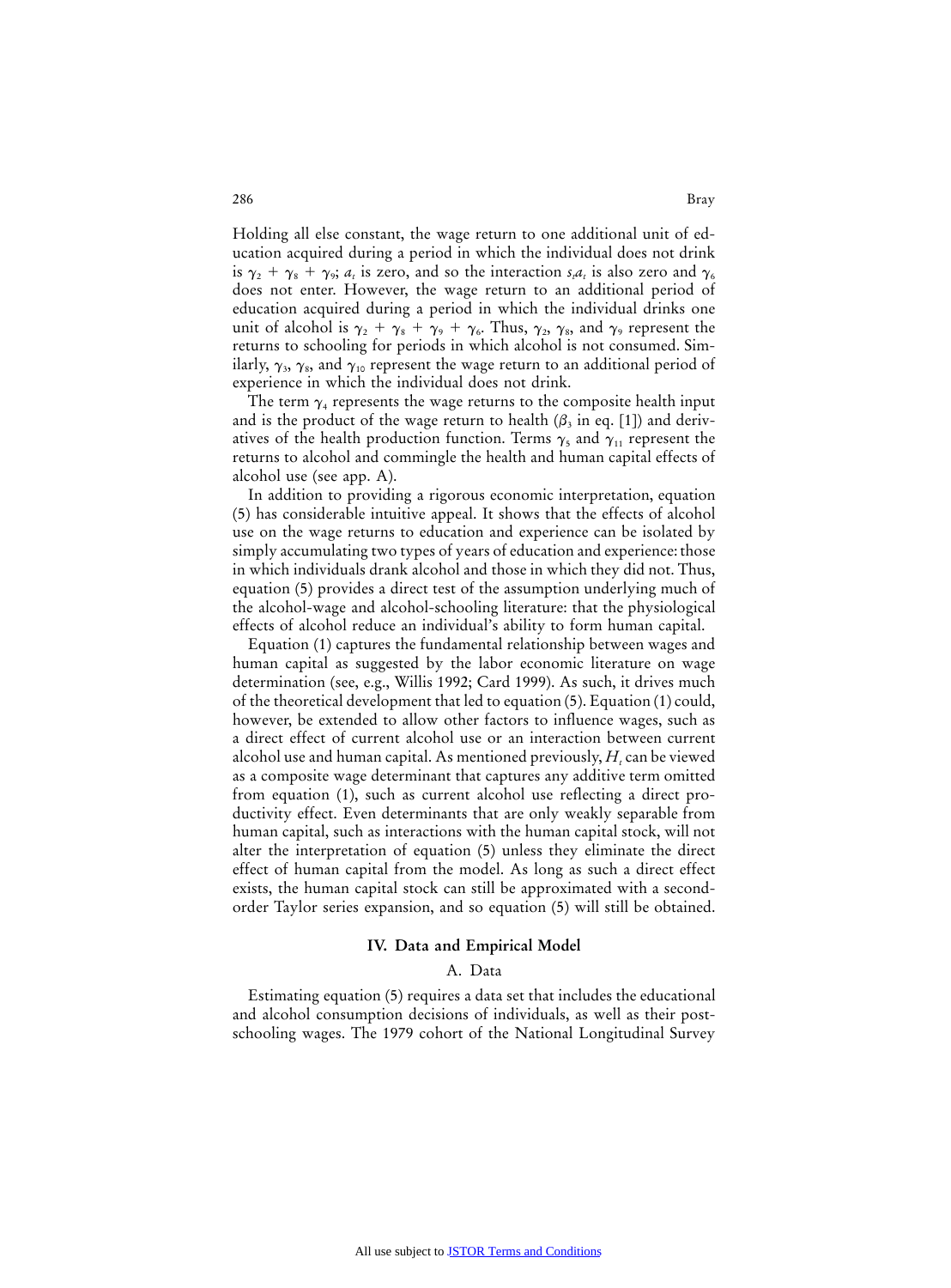of Youth (NLSY; Center for Human Resource Research 1995) is perhaps the only publicly available, nationally representative data set that meets these criteria (GAO 1991; Cook and Moore 2000). The NLSY was originally designed to follow young adults through their first years in the labor market, and the first wave was conducted in 1979 with a total of 12,686 youth aged 14–22. The NLSY has followed these individuals every year with more than 89% of the original sample still involved as of 1994. The 1982-85, 1988, and 1989 NLSY questionnaires asked individuals about their alcohol consumption.

#### B. Empirical Model

Because the alcohol use of NLSY respondents is reported only in the years 1982–85, 1988, and 1989, the alcohol use interaction variables needed for the analysis are available only in the years 1983–86, 1989, and 1990. For this reason, the wage equation is estimated for the 10 years beginning in 1983 and ending in 1992. Furthermore, to distinguish the returns to education and experience for years in which respondent's alcohol use is known from those years in which it is not, years of education and experience are accumulated separately for those years in which the respondent's alcohol use is known (1982–85, 1988, and 1989) versus those years in which alcohol use is not known. By accumulating these stocks separately, we can assess the differential wage return for years of education and experience in which the respondent drank alcohol relative to years in which he did not drink alcohol while controlling for the education obtained in years in which the respondent's alcohol use is unknown.

Given these data limitations, the empirical counterpart of equation (5) is specified with the following wage equation:

$$
\ln(\omega_{ii}) = \beta_{w0} + \beta_{w1} \text{EDDKN}_{ii} + \beta_{w2} \text{EDKNW}_{ii} + \beta_{w3} \text{EXPDKN}_{ii}
$$
  
+  $\beta_{w4} \text{EXPDKN2}_{ii} + \beta_{w5} \text{EXPKNW}_{ii} + \beta_{w6} \text{EXPKNW2}_{ii}$   
+  $\beta_{w7} \text{DRK}_{ii} + \beta_{w8} \text{HVY}_{ii} + \beta_{w9} \text{EDDRK}$  (6)  
+  $\beta_{w10} \text{EDHVY} + \beta_{w11} \text{EXPDRK} + \beta_{w12} \text{EXPHVY}$   
+  $\beta_{w13} \text{deg}_{ii} + \beta_{w14} x_{ii} + u_{wi},$ 

where the *it* subscript refers to the *i*th individual in year *t*,  $w_{it}$  is the wage, and  $\mathbf{x}_{it}$  is a vector of demographic and labor market characteristics, which are described below. The  $\beta s$  are coefficients to be estimated, and  $u_{wit}$  is an error term whose distribution is specified below.

The term  $EDDKN_{it}$  is the accumulated years of education in years in which respondents' alcohol use is unknown (1979–81, 1986, 1987, and 1990–92), and the term  $EDKNW_{it}$  is the accumulated years of education in years in which alcohol use is known (1982–85, 1988, and 1989). The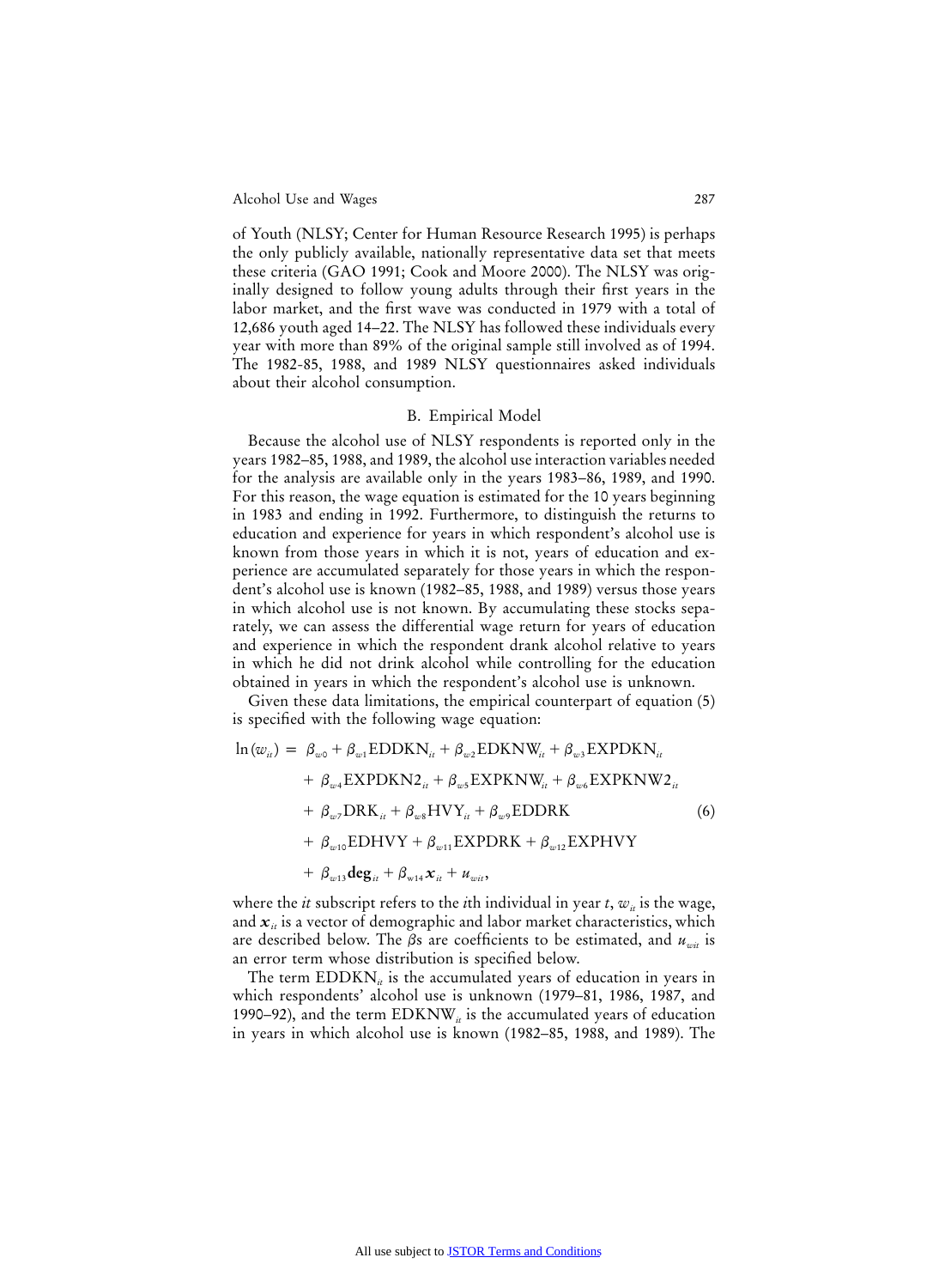term  $EDDKN_{it}$  and  $EDKNW_{it}$  sum to the total years of education obtained by the individual and so represent mutually exclusive groups. Similarly, EXPDKN<sub>it</sub> is the accumulated years of work experience in which alcohol use is unknown, and  $EXPKNW_{it}$  is the accumulated years of work experience in which alcohol use is known, and thus the two also represent mutually exclusive groups. Terms EXPKNW2<sub>*it*</sub> and EXPDKN2<sub>*it*</sub> are the accumulated squared years of work experience in years in which alcohol use is and is not known, respectively. The term DRK<sub>*it*</sub> is the accumulated years in which the respondent drank, and  $HVY_{it}$  is the accumulated years in which the respondent drank heavily.

The years of education and experience for which drinking is known are further separated into years in which the respondent drank and in which the respondent drank heavily. The term  $EDDRK<sub>i</sub>$  is the accumulated interaction of school enrollment with the indicator for drinking, and the term  $EDHVY_{it}$  is the accumulated interaction of school enrollment with the indicator for heavy drinking. Similarly, terms EXPDRK<sub>it</sub> and  $EXPHVY<sub>it</sub>$  are the accumulated experience/alcohol use interactions. Vector  $\deg_{it}$  is a set of degree indicator variables to capture shifts in the returns to education associated with college versus high school education.

Terms  $\beta_{w9}$ ,  $\beta_{w10}$ ,  $\beta_{w11}$ , and  $\beta_{w12}$  are the primary coefficients of interest and measure the differential return to education or experience associated with alcohol use (relative to years in which the individual did not drink). Because substantial evidence suggests a potential for a differential effect of alcohol use versus alcohol abuse on human capital accumulation and on health (Parker and Nobel 1977; Parker et al. 1983; Hannon et al. 1985; Carey and Maisto 1987; Dufour and Fe Caces 1993; Doll 1998; Elias et al. 1999), equation (6) distinguishes simple or moderate alcohol use from heavy use. Term  $\beta_{w9}$  is the differential return to education associated with drinking (relative to no consumption), and  $\beta_{w10}$  is the additional increment to the returns to education associated with heavy drinking (relative to any consumption). Similarly, term  $\beta_{w11}$  is the increment to the returns to experience associated with drinking, and term  $\beta_{w12}$  is the additional increment associated with heavy drinking. More formally, these coefficients measure the effect of alcohol use on the human capital productive efficiency of schooling and labor market experience. If alcohol use reduces the return to education (experience), then  $\beta_{w9}$  and  $\beta_{w10}$  ( $\beta_{w11}$  and  $\beta_{w12}$ ) will be negative. If alcohol use increases the return to education (experience), then  $\beta_{w9}$  and  $\beta_{w10}$  ( $\beta_{w11}$  and  $\beta_{w12}$ ) will be positive.

Term  $\beta_{w1}$  is the return to education in general, irrespective of alcohol consumption. Recall that, all else equal, the return to education for years in which we know an individual did not drink alcohol is  $\beta_{w2}$ , whereas the return to education for a year in which we know the individual drank alcohol (but not heavily) is  $\beta_{w2} + \beta_{w9}$ . Similarly, terms  $\beta_{w3}$  and  $\beta_{w4}$  measure the return to experience in general (irrespective of alcohol use), and terms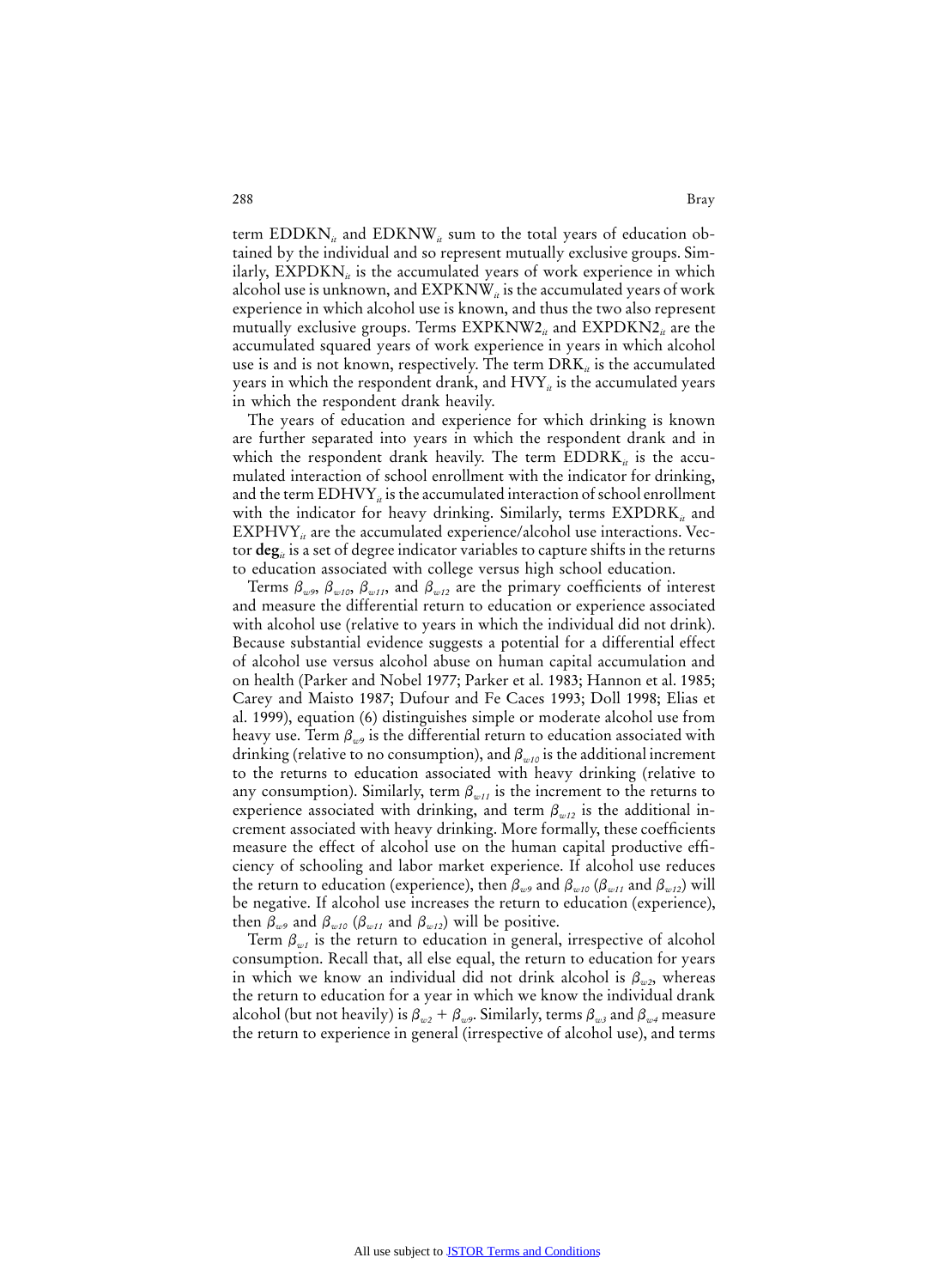$\beta_{w5}$  and  $\beta_{w6}$  measure the return to experience for years in which the respondent did not drink alcohol. Terms  $\beta_{w4}$  and  $\beta_{w6}$  are quadratic terms on labor market experience. If labor market experience has a diminishing marginal product in the formation of human capital, then both terms will be negative.

Equation (5) suggests that the accumulated squared years of education (i.e., the sum of the squared years of education, not the square of the sum of years of education) should also be included in equation (6). However, as discussed below, the education stock is measured by accumulating a simple enrollment indicator, and so the squared education terms are identically equal to the linear education terms. As discussed in Bray (2000), the omission of the squared education terms in equation (6) does not alter the general interpretation of terms  $\beta_{w2}$  and  $\beta_{w3}$  (the coefficients on the main education terms) as the returns to schooling, nor does it alter the interpretation of the other coefficients in the model. Equation (5) also includes the accumulated interaction of education and work experience. Because education and work experience are mutually exclusive by construction in this analysis (see below), their interaction is always zero, and so the interaction is dropped from the empirical specification. As with schooling, because alcohol use is measured with simple indicator variables, the squared alcohol use variable is equal to the original alcohol use variable and so is dropped from equation (6). Finally, equation (5) also includes the accumulated composite health input  $(m_t)$ . Because the NLSY does not contain a suitable proxy for the composite health input, it is omitted from equation (6) and is therefore captured in the error term.

#### C. Endogeneity and Sample Selection

Two important issues need to be considered when estimating equation (6) in order to obtain unbiased parameter estimates of  $\beta_{w9}$ ,  $\beta_{w10}$ ,  $\beta_{w11}$ , and  $\beta_{m1}$ : endogeneity and sample selection. Endogeneity potentially arises in the model because the error term in equation (6) includes the unobserved stock of the composite health input  $(m<sub>t</sub>$  from eq. [5]), which is likely correlated with the accumulated years of schooling, work experience, and drinking. Sample selection arises because wages are only observed for those individuals who are working and who are not enrolled in school. Both the enrollment and work decisions are choices made by the individual, and so the wage equation sample is self-selected.

To control for both endogeneity and sample selection, this article uses a semiparametric maximum likelihood technique known as the discrete factor method (DFM) that was first proposed by Heckman and Singer (1984) and further developed by Mroz (1999). The DFM technique approximates the distribution of the unobserved heterogeneity that is at the heart of both endogeneity and sample selection with a multivariate discrete distribution.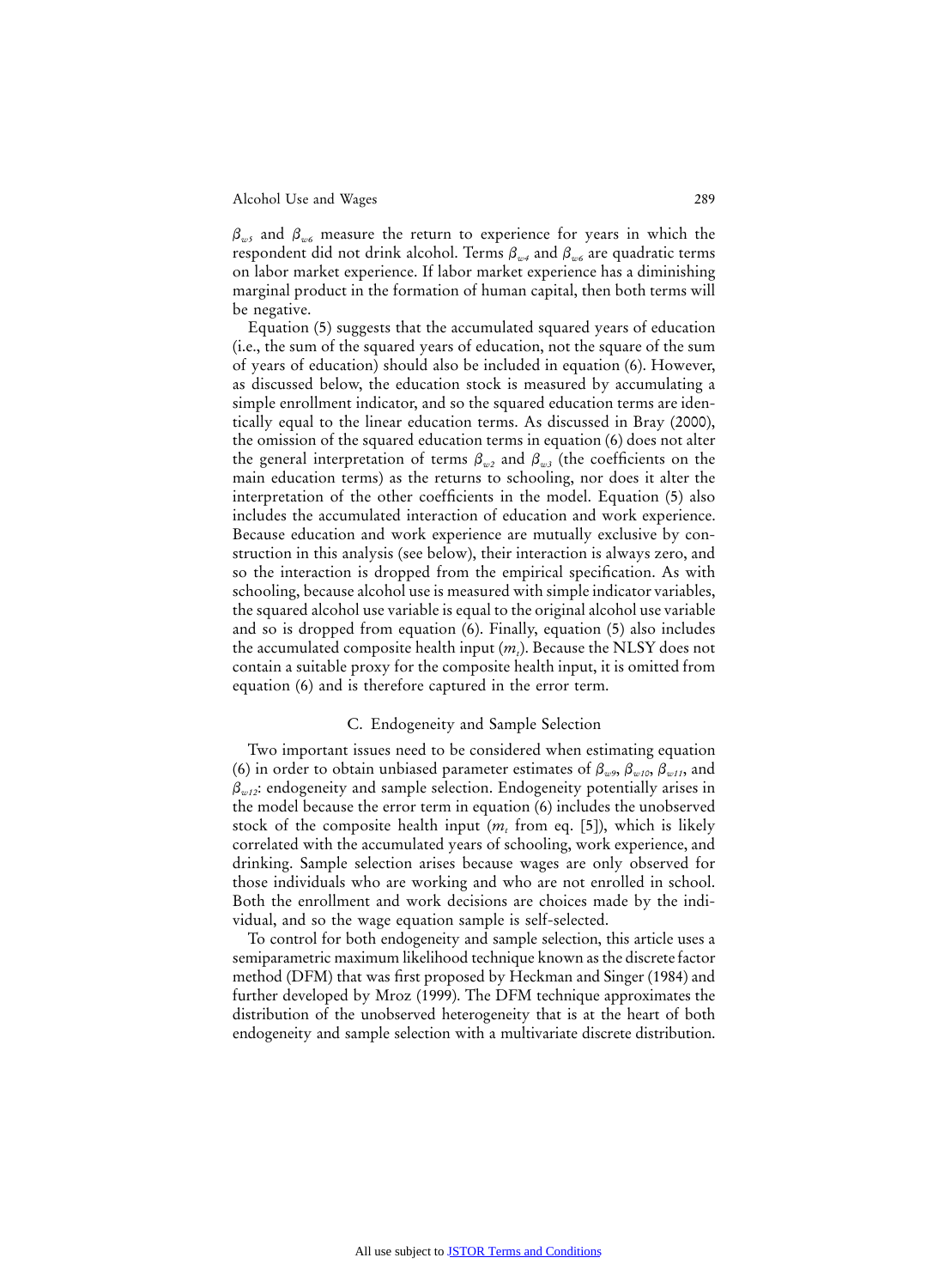The parameters of this distribution are estimated as parameters of the likelihood function. The DFM is a random effects estimator that empirically models all endogenous variables and selection mechanisms.

To provide an intuition of how DFM models the joint distribution of the outcomes, it is useful to think of the multivariate discrete distribution as a histogram. The height of each bar in the histogram is estimated as a probability weight, and the location of each bar in the histogram is estimated as a mass point. The histogram of the error term in one equation is linked to the histogram of the error term in another equation by restricting the two histograms to share a common set of probability weights. The locations of the histogram bars (i.e., the values of the mass points), however, are allowed to vary freely across equations. This analysis allows for two types of unobserved heterogeneity, one that is constant over time within an individual and one that varies over time and individuals.

The empirical approach models the accumulation of the stocks in equation (6). This includes modeling the level of the education stock in the first time period and the accumulation of years of education, work experience, and alcohol use by modeling the enrollment, work, and alcohol use decisions of individuals in all time periods. The two selection processes that affect wages in the model are the decision to be enrolled in school and the decision to work. The accumulation of all stocks and both selection processes are modeled using semi-reduced form equations, with discrete outcomes modeled as logits. Appendix B presents the full likelihood function. The semi-reduced-form equations are auxiliary estimating equations designed to capture the correlation of the alcohol, work, and schooling decisions of youth with the error term in the wage equation. They have not been specified as theoretically meaningful equations and therefore should not be directly interpreted. For this reason, parameter estimates from the DFM auxiliary equations are not presented here but are available upon request.

#### D. Analysis Sample

The NLSY consists of a nationally representative random sample and oversamples of blacks, Hispanics, poor whites, and members of the military. This article uses a sample composed of men from the youngest four cohorts of the NLSY (i.e., those who were aged 14–17 in 1979). This data set includes 14 years (1979–92) of data on the 2,425 males in the nationally representative samples and in the black and Hispanic oversamples. The analysis is limited to males because previous research has shown that males and females differ significantly in their labor supply, schooling, and alcohol use patterns (Mroz 1987; Killingsworth and Heckman 1992; Mullahy and Sindelar 1992, 1996). The analysis is limited to the youngest four cohorts so that it includes observations on schooling decisions during the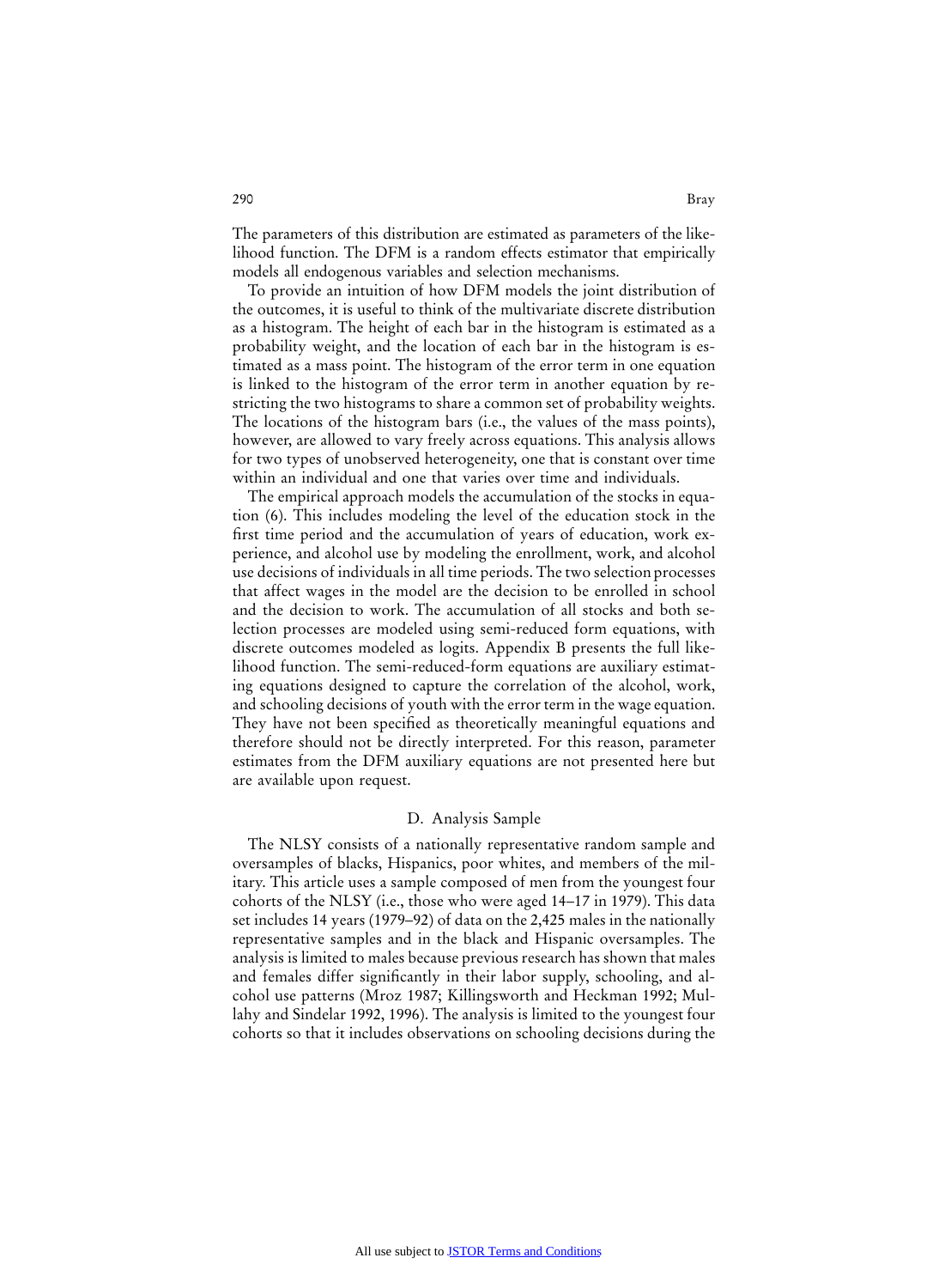years 1982–85, the time when the NLSY asked about alcohol use. Data on males in the nationally representative samples and in the black and Hispanic oversamples are included based on the recommendations in MaCurdy, Mroz, and Gritz (1998).

In addition, observations on person years that have missing values for school enrollment or alcohol use, that correspond to noninterviews, or in which an individual reports being in the military were eliminated for this analysis. Once an individual is dropped from the analysis sample in a given year, he is dropped from all subsequent years as well (for an analysis of attrition in the NLSY, see MaCurdy et al. [1998]). Less than 2% of all omitted person years are lost due to missing data. The final analysis sample includes 26,518 person years on 2,423 individuals.

#### E. Variable Definitions

Following MaCurdy et al. (1998), wages are measured as average hourly earnings. The average hourly wage is calculated by dividing the total annual income from wages and salary before taxes by the number of hours worked in the year. The natural log of the average hourly wage is used in the analysis, and the log wage is set to missing if the individual was enrolled in school. All wages have been adjusted to 1982–84 dollars using the Consumer Price Index (CPI) for all urban consumers. To minimize the effect of outliers, wages are set to missing if they are less than \$2 an hour or more than \$200 an hour.

The education stock in years after 1979 is accumulated based on the enrollment status of the respondent as of May 1 of the interview year. The highest grade completed in 1979 corresponds to the highest grade completed as of May 1, 1979. Labor market experience is measured by summing the hours worked over years in which the individual was not enrolled in school and dividing this sum by 2000. Hours of work are measured using the total hours worked in the past year. Years of experience are assumed to be zero until age 17. Alcohol use in 1982–85, 1988, and 1989 is measured by two indicator variables measuring whether the respondent reported drinking in the past month or drinking heavily in the past month (i.e., had six or more drinks on three or more occasions in the past month). These alcohol use variables are interacted with the school enrollment status indicator and with hours of work in each applicable year to capture years of education or experience in which the respondent drank or drank heavily. These interactions are then accumulated over time to create the interaction stocks implied by equation (5) and included in equation (6) as the variables EDDRK<sub>*it*</sub>, EDHVY<sub>*it*</sub>, EXPDRK<sub>*it*</sub>, and EXPHVY<sub>*it*</sub>.

The following variables are included as demographic characteristics affecting the wage rate: age, the Armed Forces Qualification Test Score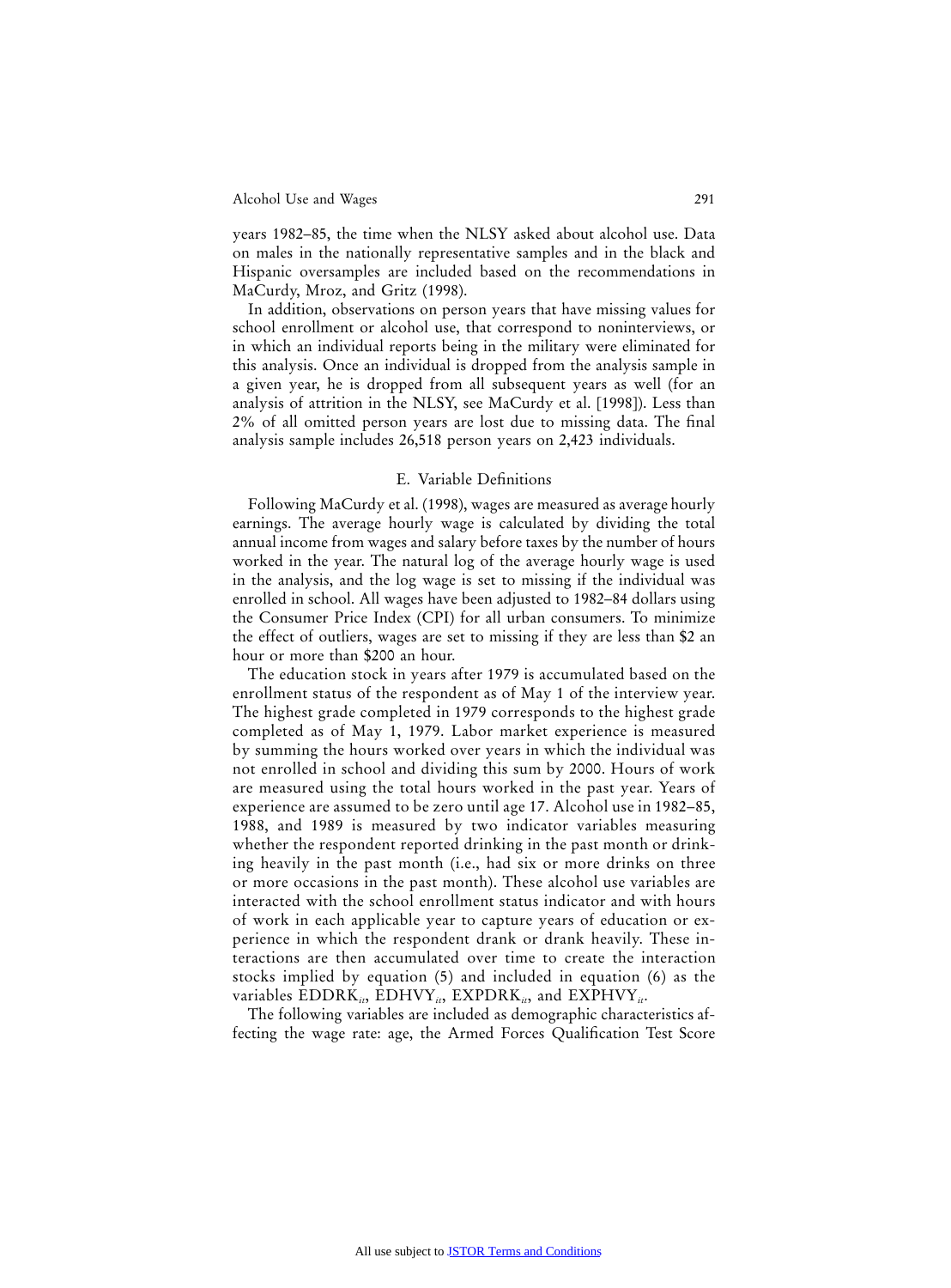(AFQT), race, region, and unemployment rate. Age is measured with indicator variables for the respondent's 1979 age cohort, continuous age in each year divided by 10, continuous age squared in each year divided by 100, and the number of years since 1979 squared divided by 100.

As discussed below, the estimation technique employed in this article requires the use of identifying instruments that explain the initial human capital stock and the enrollment, work, and alcohol use decisions but that do not directly affect wages. Following previous literature on the returns to education (Ashenfelter and Zimmerman 1997; Conneely and Uusitalo 1997; Card 1999), this article uses a set of demographic characteristics that describe the individual's family background as of age 14 as identifying instruments for the initial human capital stock. These variables include the working status of the adults in the respondent's household at age 14, parents' education, the respondent's family structure at age 14, and the religion the respondent was raised in. For identifying instruments for the enrollment, work, and alcohol use decisions, data on state-level beer tax, cigarette tax, minimum legal drinking age (MLDA), and government educational expenditures were merged with the NLSY data to serve as additional wage exclusion restrictions.<sup>2</sup> All price, tax, and expenditure variables have been adjusted to 1982–84 dollars using the CPI for all urban consumers, and missing values for exogenous variables were imputed using the methods described in Bray (2000).

#### F. Identification

Identification of the parameters in the wage equation is achieved through two mechanisms: exclusion restrictions and the use of longitudinal data. Wages do not depend directly on the family background variables because employers do not observe them, but the initial education stock does depend on these variables. Therefore, these variables serve as exclusion restrictions that help to identify the parameters of the wage equation. Furthermore, wages do not depend directly on the policy variables, but schooling demand, alcohol demand, and labor supply do. Thus, both the current and lagged policy vectors also serve as exclusion restrictions that identify the parameters of the wage equation. As discussed in Mroz and Surette (1998), all policies in all years serve as exclusion restrictions, thus dramatically increasing the number of exclusion restrictions. In addition to the exclusion restrictions, identification is also achieved through the use of longitudinal data. To the extent that the unobserved heterogeneity is constant over time, changes over time within an individual help to identify the wage equation.

<sup>2</sup> I am grateful to Frank Chaloupka and Rosalie Pacula for the beer tax and MLDA data. Matthew Farrelly kindly provided the cigarette tax data, and Alex Cowell provided the educational expenditure data.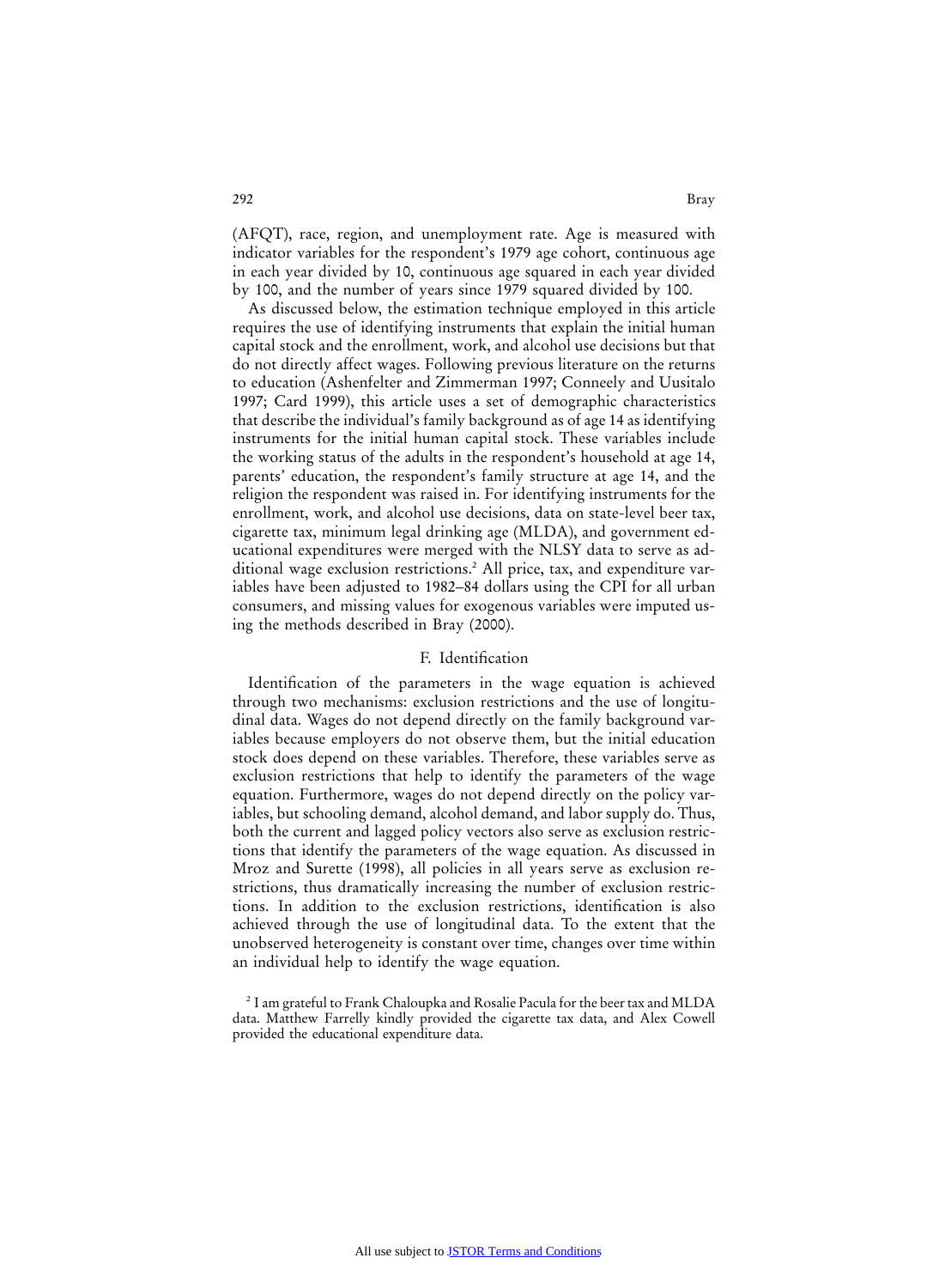#### **V. Results**

Table 1 presents unweighted descriptive statistics for all variables as measured in a representative year, 1985 (1985 allows the observation of 3 previous years of drinking experience, yet about one-fifth of the sample are still enrolled in school). The average years of education in which respondents' drinking is not known in 1985 is 11.4 years, and the average years of education in which drinking is known is 1.2. On average, approximately 0.8 years of education were obtained in years in which the respondent drank and 0.2 in which he drank heavily. These averages are not surprising given that we have only observed 3 years of drinking behavior and that most individuals do not begin drinking until their later years of schooling. About 80% of the sample have at least 12 years of education, and 9% have 16 or more years of education. About 75% of respondents drank alcohol, and 15% drank heavily in 1985. About 80% of the nonenrolled sample were employed (i.e., had an observed wage) in 1985. Those who were employed earned an average wage of \$6.21 and worked an average of 1,949 hours. In 1985, individuals had an average of 0.2 years of work experience in years in which drinking is not known and 1.2 years of experience in which drinking is known. The average years of experience in which the individual drank is 0.9 years, and the average years in which the individual drank heavily is 0.3 years.

By 1985, the average age of the sample is almost 22 years old. The analysis sample is predominately white and is fairly evenly spread over regions, with the South being the most prevalent. The average local area unemployment rate in 1985 is 8.13%. Just over half of the sample in 1985 had a female working in their household at age 14, and almost 75% had a male working in their household at age 14. The average highest grade completed by the father was just under 11 years, whereas the highest grade completed by the mother was just over 11 years. Almost 80% of the sample lived with two parents at age 14. The majority of the sample was raised as either Catholic or Baptist. The average state expenditures on postsecondary education per postsecondary student were approximately \$630, whereas the expenditures per secondary student averaged \$350. By 1985, the majority of the sample was older than the MLDA. Approximately 39% of the sample lived in a state where the MLDA for beer was 21 in 1985, and about 57% lived in a state where the MLDA for liquor was 21. Finally, the real taxes were \$0.47 on cigarettes and \$0.52 on beer.

Before estimating the DFM model, the adequacy of the identifying instruments was assessed using a two-stage least squares (2SLS) model. Staiger and Stock (1997) discuss problems with 2SLS arising from weak instruments (i.e., instruments that perform poorly in the first stage regressions). In addition to resulting in imprecise and potentially biased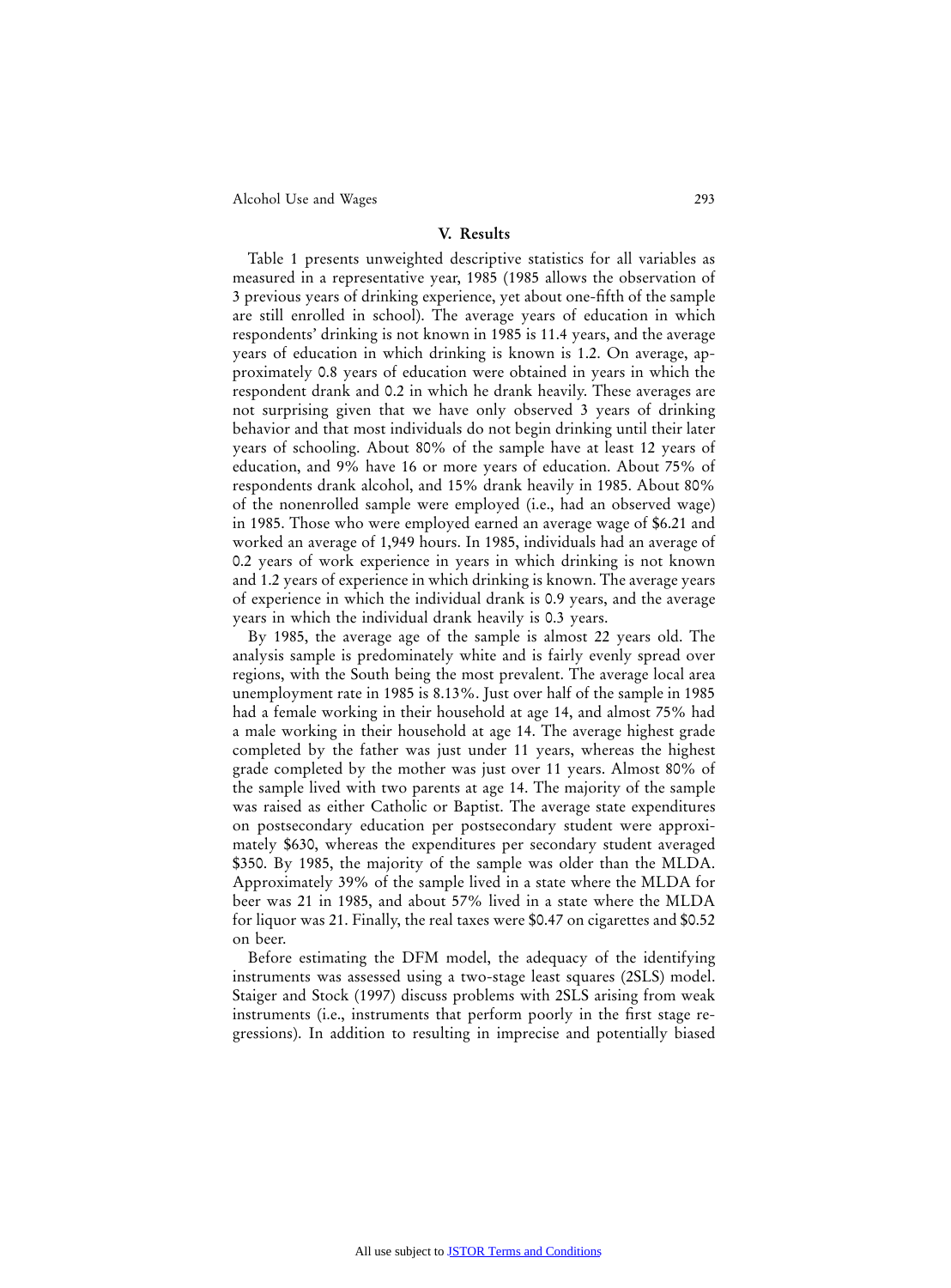**Table 1 Summary Statistics of Variables for All Respondents in 1985**

| Variable                                                                       | Mean           | Standard Deviation |
|--------------------------------------------------------------------------------|----------------|--------------------|
| Education measures:                                                            |                |                    |
| Years of education in which drinking is not known                              | 11.417         | 1.395              |
| Years of education in which drinking is known                                  | 1.237          | 1.222              |
| Years of education in which drank any                                          | .802           | 1.081              |
| Years of education in which drank heavily                                      | .225           | .597               |
| 12 years of education or more                                                  | .797           | .402               |
| 16 years of education or more                                                  | .090           | .286               |
| Work experience:                                                               |                |                    |
| Years of experience in which drinking is not known                             | .235           | .536               |
| Years of experience in which drinking is known                                 | 1.173          | 1.231              |
| Years of experience in which drank any                                         | .916           | 1.135              |
| Years of experience in which drank heavily                                     | .303           | .691               |
| Alcohol use measures:                                                          |                |                    |
| Cumulative past month drinking                                                 | 2.100          | 1.112              |
| Cumulative heavy drinking                                                      | .657           | .949               |
| Employment:                                                                    |                |                    |
| Currently enrolled                                                             | .221           | .415               |
| Employed                                                                       | .798           | .401               |
| Average hourly real wage (1982–84 dollars)                                     | 6.214          | 4.237              |
| Demographic controls in the wage equation:                                     |                |                    |
| Age                                                                            | 21.615         | 1.068              |
| Detrended AFQT                                                                 | .365           | 23.974             |
| Race:                                                                          |                |                    |
| White                                                                          | .495           | .500               |
| Black                                                                          | .305           | .461               |
| Hispanic                                                                       | .200           | .400               |
| Geographic location:<br>Northeast                                              |                |                    |
|                                                                                | .183           | .386               |
| North Central<br>West                                                          | .240<br>.207   | .427<br>.405       |
| South                                                                          |                |                    |
|                                                                                | .368           | .482               |
| Urban area                                                                     | .771<br>81.339 | .420<br>30.061     |
| Local area unemployment rate                                                   |                |                    |
| Wage equation exclusion restrictions:<br>Working female in household at age 14 | .555           | .495               |
| Working male in household at age 14                                            | .742           | .436               |
| Highest grade completed by father                                              | 10.917         | 3.985              |
| Highest grade completed by mother                                              | 11.005         | 3.194              |
| Lived with two parents at age 14                                               | .792           | .406               |
| Raised as Baptist                                                              | .285           | .450               |
| Raised as Catholic                                                             | .347           | .475               |
| Raised as Protestant                                                           | .222           | .415               |
| Raised in other religion                                                       | .145           | .351               |
| State real postsecondary education expenditures per                            |                |                    |
| postsecondary student (\$1,000)                                                | .628           | .105               |
| State real secondary education expenditures per second-                        |                |                    |
| ary student (\$1,000)                                                          | .354           | .086               |
| Respondent older than minimum legal drinking age                               | .919           | .272               |
| State minimum legal drinking age for beer less than 21                         | .385           | .487               |
| State minimum legal drinking age for liquor less than 21                       | .566           | .496               |
| Real cigarette tax                                                             | .473           | .089               |
| Real beer tax                                                                  | .517           | .596               |

NOTE.—All dollar-denominated variables have been adjusted to 1982–84 dollars.  $N = 1,884$ , except for the variables Employed, where  $N = 1,467$ , and Average hourly real wage (1982–84 dollars), where  $N = 1,171$ .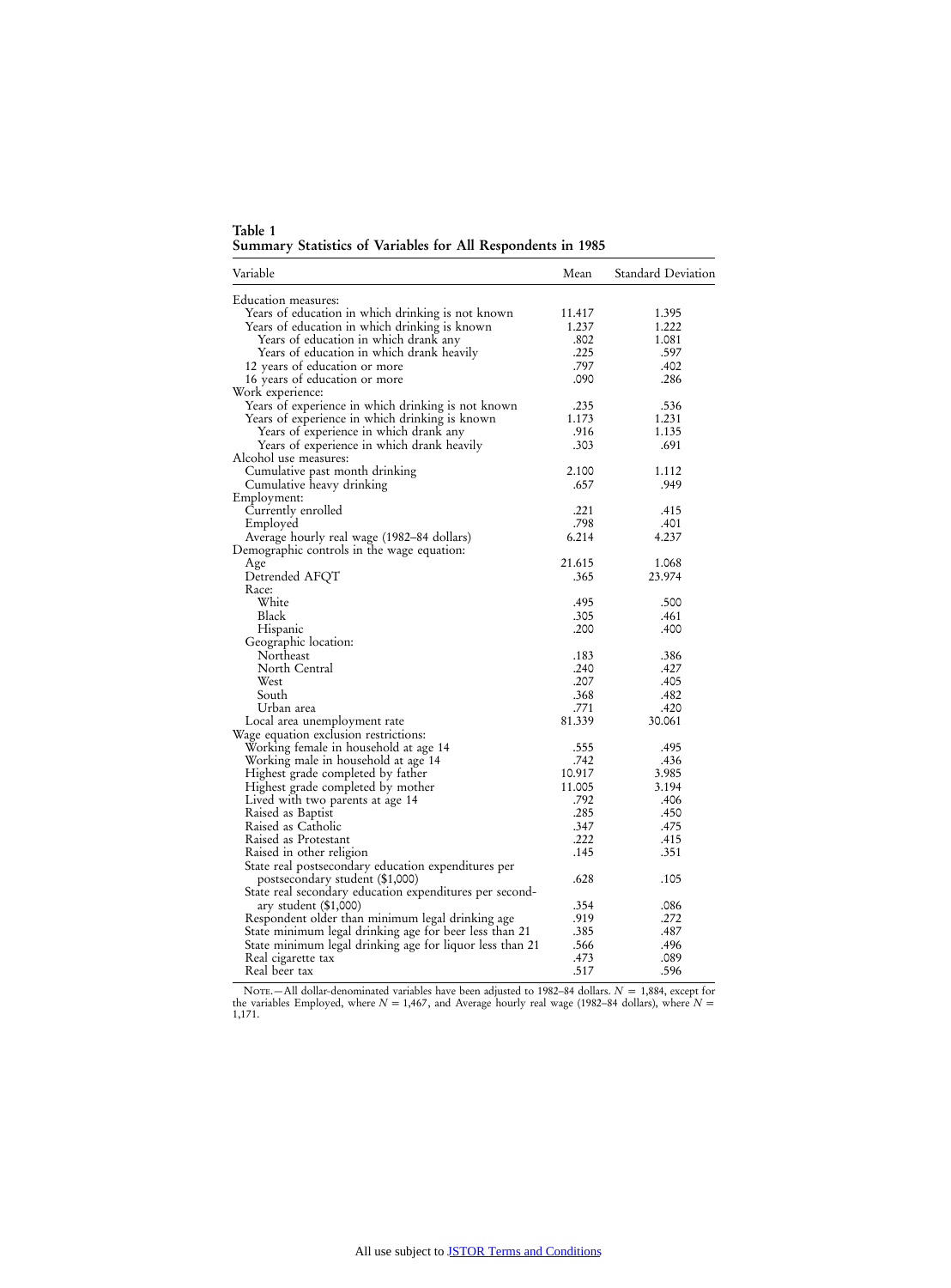2SLS estimates, weak instruments may also bias some variants of standard tests for overidentification and exogeneity. The first step in assessing the strength of the identifying instruments is to examine their performance in the first stage regression of a 2SLS model. For the 2SLS model, all of the education, work experience, and alcohol stock variables are treated as endogenous. This includes the degree indicators for a total of 14 endogenous variables. The identifying instruments used for 2SLS are the family background variables and the state-level tax, MLDA, and government educational expenditure variables. To better approximate the dynamic identification strategy of the DFM approach, one-period lags of the tax and educational expenditure variables were also used as identifying instruments.

Using ordinary least squares (OLS) regression with robust standard errors to adjust for repeated observations on individuals, the identifying instruments are jointly significant at the 0.01 level or better in all first stage equations.3 Given the dynamic structure of the DFM approach, it is important to assess the significance of the time-varying instruments (i.e., the tax and educational expenditure variables) separately from the time-invariant instruments (i.e., the family background variables). Using the same OLS regressions, the price and expenditure variables (and their lags) were jointly significant at 0.01 level or better in nine of the 14 firststage equations and significant at the 0.05 level in another three first-stage equations. If the probability of a Type II error was 20% (i.e., power of .8), then we should expect three out of 14 tests to fail to reject a false null by chance alone. Thus, it appears that both the family background variables and the state-level policy variables perform adequately in the first stage regressions.

Next, a Hansen J test for overidentification (Baum, Schaffer, and Stillman 2003) was conducted using the 2SLS model. The Hansen J test is a heteroskedasticity-consistent overidentification test that is asymptotically equivalent to the Basmann test and is appropriate for use with clustered data. Staiger and Stock (1997) recommend the Basmann test for use with weak instruments because they find that it tends to overreject the null of overidentification, whereas other tests tend to underreject the null. The Hansen J test failed to reject the null hypothesis that the wage equation exclusion restrictions are valid. As recommended by Staiger and Stock, the 2SLS model was also used to conduct the Durbin form of the Durbin-Wu-

<sup>&</sup>lt;sup>3</sup> Staiger and Stock (1997) suggest an overall summary measure for use with multiple endogenous variables, and Stock and Yogo (2004) provide critical values and asymptotic properties for a similar measure that they refer to as  $g_{min}$ . These properties and critical values assume independent observations, however, and this assumption is clearly violated by the longitudinal data used in this analysis. Nonetheless, g<sub>min</sub> was calculated and found to exceed the critical value suggested by Stock and Yogo, suggesting that the instruments used in this analysis are "strong."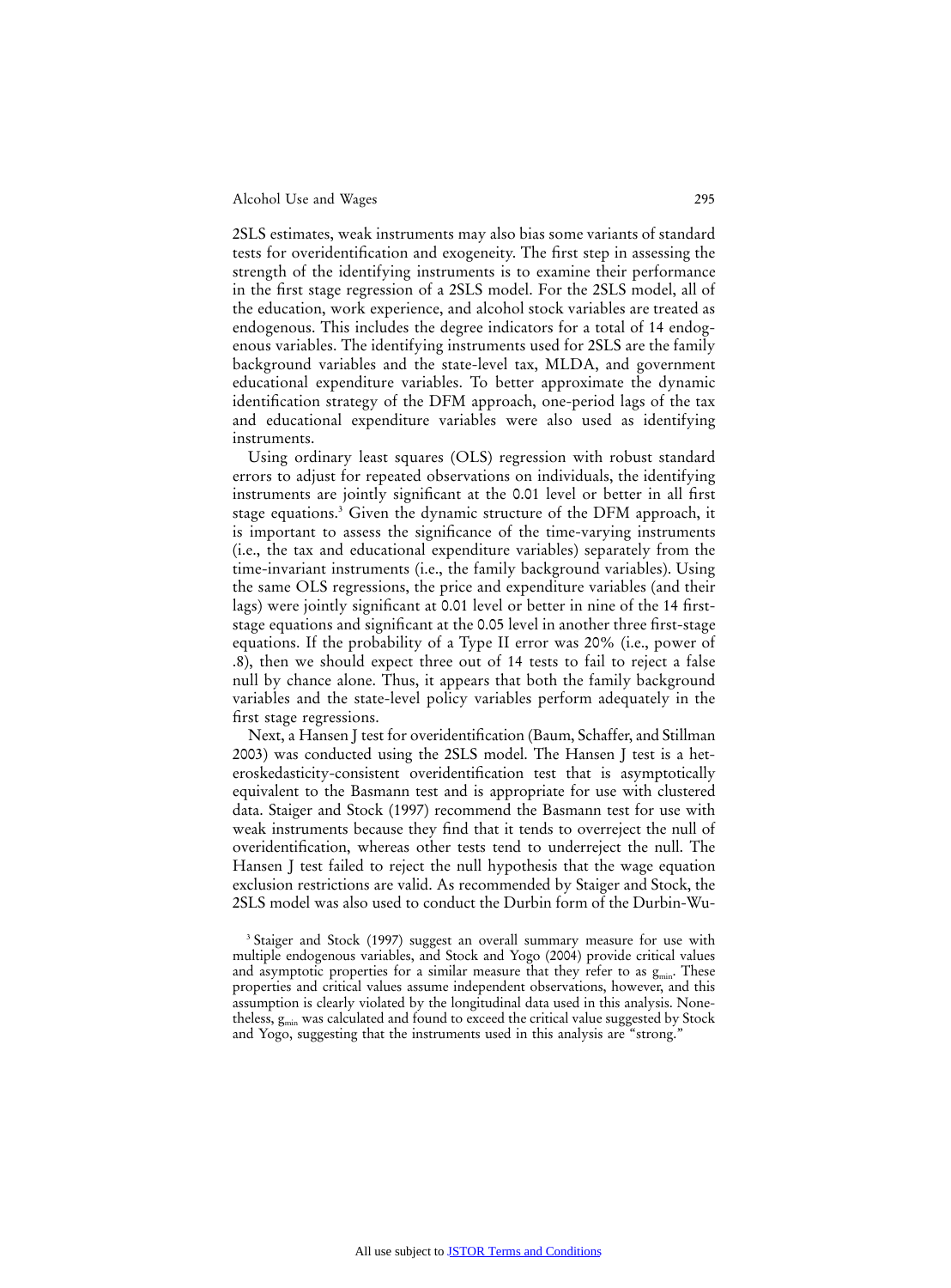Hausman test for exogeneity, which rejected the null hypothesis of exogeneity. Based on the results of these tests, we conclude that the overidentifying assumptions are valid and that the alcohol use, education, and work experience variables in the wage equation are endogenous.

Table 2 presents OLS, 2SLS, individual fixed effects (FE), and DFM estimation results for the empirical wage equation described in the previous section. The 2SLS and FE results are presented to allow an assessment of the relative contribution of the identifying instruments and the longitudinal data to the identification of the wage equation. The number of mass points in the DFM model was determined based on upward testing, as suggested by Mroz (1999). The final DFM specification has 14 mass points for the time-constant heterogeneity and 16 mass points for the time-varying heterogeneity. A complete set of DFM results is available upon request.

Looking first at the OLS results in table 2, none of the incremental returns to education or experience acquired in years with drinking are significant, but three are positive. Only the additional incremental return of experience acquired in a year with heavy drinking is negative. These results suggest that alcohol use does not have detrimental effects on the wage returns of either schooling or of experience. The 2SLS results are implausibly large and imprecisely estimated, suggesting that, despite the results from the overidentification testing, the identifying instruments may be weak. The 2SLS results do, however, provide further evidence against a negative relationship between alcohol use and human capital accumulation. The FE results are more plausible than the 2SLS results and generally suggest a bias in the OLS results in the same direction as that suggested by the 2SLS results for the primary coefficients of interest.

In general, the DFM results for the primary coefficients of interest fall in between the OLS and 2SLS/FE results, and although not generally significant they are plausible and correct for the endogeneity bias found by the Durbin-Wu-Hausman test discussed earlier. Importantly, they also correct for any sample selection bias caused by self-selection into the wage equation. If the implausibility and imprecision of the 2SLS results are taken as evidence of weak instruments, then the DFM results should be viewed as the preferred estimates. Mroz (1999) demonstrates that DFM outperforms 2SLS in the presence of weak instruments, and, unlike the FE estimates, they control for time-varying unobserved heterogeneity that might bias the OLS results.

Turning to the DFM results in detail, the estimated general return to education ( $\beta_{w1}$  in eq. [6]) is approximately 7% and is significant at the 0.01 level. This estimate is well within the generally accepted return to education of 5%–12% (Card 1999). The return to education for years in which alcohol is not used  $(\beta_{w2}$  in eq. [6]) is somewhat lower, at approximately 5%, but it is still significant at the 0.05 level.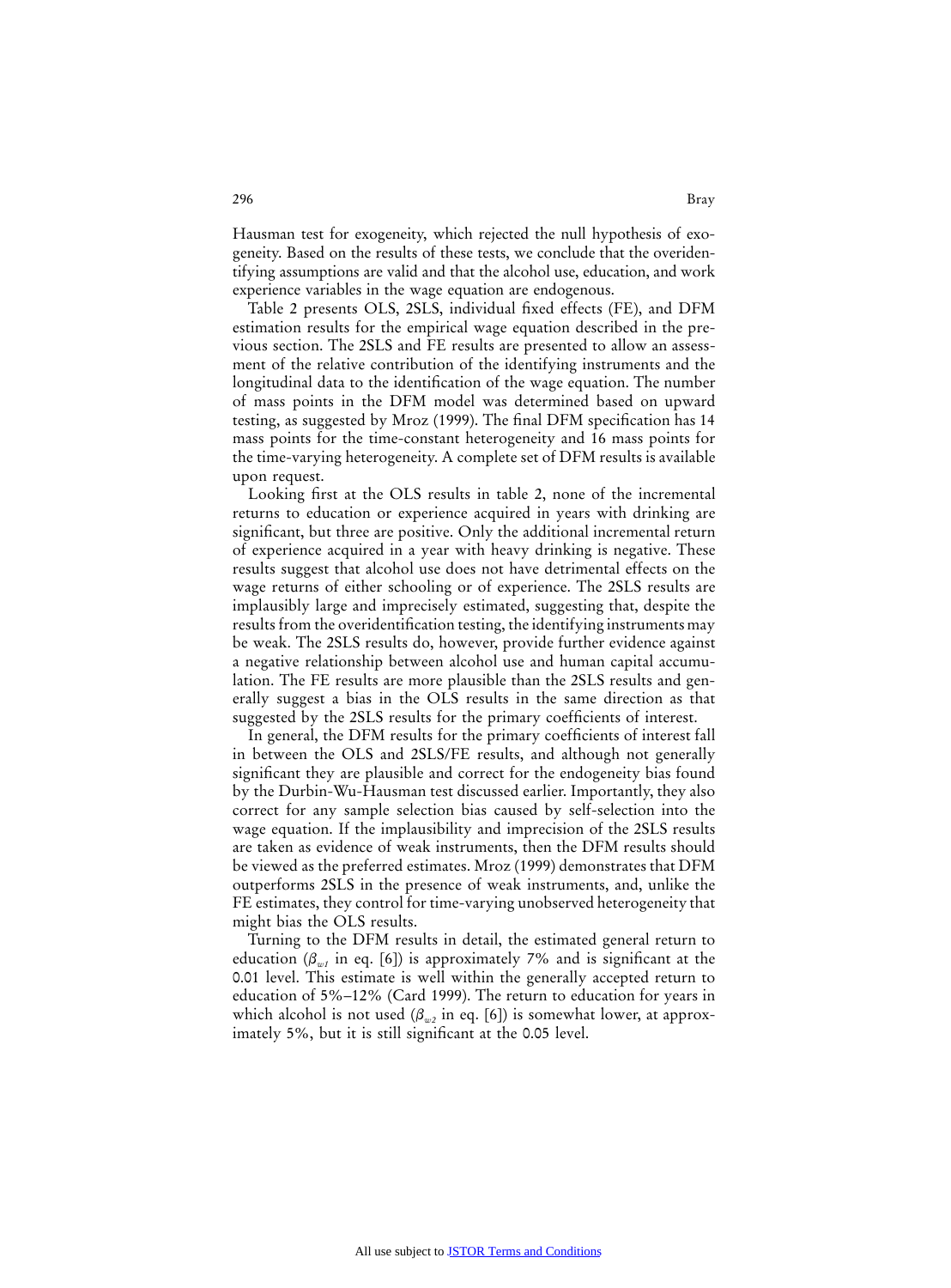Estimates of the incremental return to education for years in which alcohol was consumed ( $\beta_{w9}$  and  $\beta_{w10}$  from eq. [6]) are both statistically insignificant but potentially meaningful. Perhaps counter to intuition, the incremental return to years with alcohol use is positive and relatively substantial at approximately 3%. This increment is in addition to the 5% return for a year of education obtained while not drinking and holds constant the total years of education obtained. The additional increment to the return to education for years with heavy drinking is negative but insignificant. Combined, these results suggest that, holding all else constant, an additional year of education acquired in a period in which alcohol is consumed increases wages by approximately  $8.5\%$  (0.052  $+$  0.033). An additional year of education acquired in a year in which alcohol is consumed heavily increases wages by approximately 6.8% (0.052 + 0.033  $-$ 0.017).

Interpreting these results in terms of parameters from the theoretical wage equation presented in equation (5), they suggest that  $\gamma_6$  is positive. Recall that  $\gamma_6$  is the product of the wage return to human capital and the effect of alcohol use on the marginal human capital product of schooling. If we assume a positive relationship between human capital and wages, these results suggest that the effect of alcohol use on the marginal human capital product of schooling is positive, meaning that alcohol use increases the productivity of schooling in forming human capital. The negative effect of heavy drinking, however, suggests a nonlinear relationship between alcohol use and human capital accumulation in which moderate drinking increases human capital accumulation but in which heavier drinking has adverse effects.

Looking at the estimated returns to labor market experience, the linear term for the return to experience in general, irrespective of alcohol use  $(\beta_{w3}$  from eq. [6]), suggests an estimated return of approximately 7.5% that is significant at the 0.01 level. The quadratic term on the return to experience in general ( $\beta_{w4}$  from eq. [6]) is small, negative, and insignificant. Recall that experience in each year is measured as hours of work divided by 2,000, so the estimates imply that working an additional 2,000 hours (equivalent to one additional year) increases wages by approximately 5.7% (0.075 - 0.018). The return to experience for years without alcohol use ( $\beta_{w5}$  and  $\beta_{w6}$  from eq. [6]) is less than the return in general. The linear term is positive and significant at the 0.05 level, whereas the quadratic term is small, negative, and insignificant. Taken together, they imply a return to an additional 2,000 hours of experience without alcohol use of approximately 3.3% (0.041 – 0.008).

The incremental return to experience for years in which alcohol is consumed is 3.8% and significant at the 0.05 level. This effect more than doubles the return to experience for years without alcohol use and holds constant the total years of experience and education. Although small and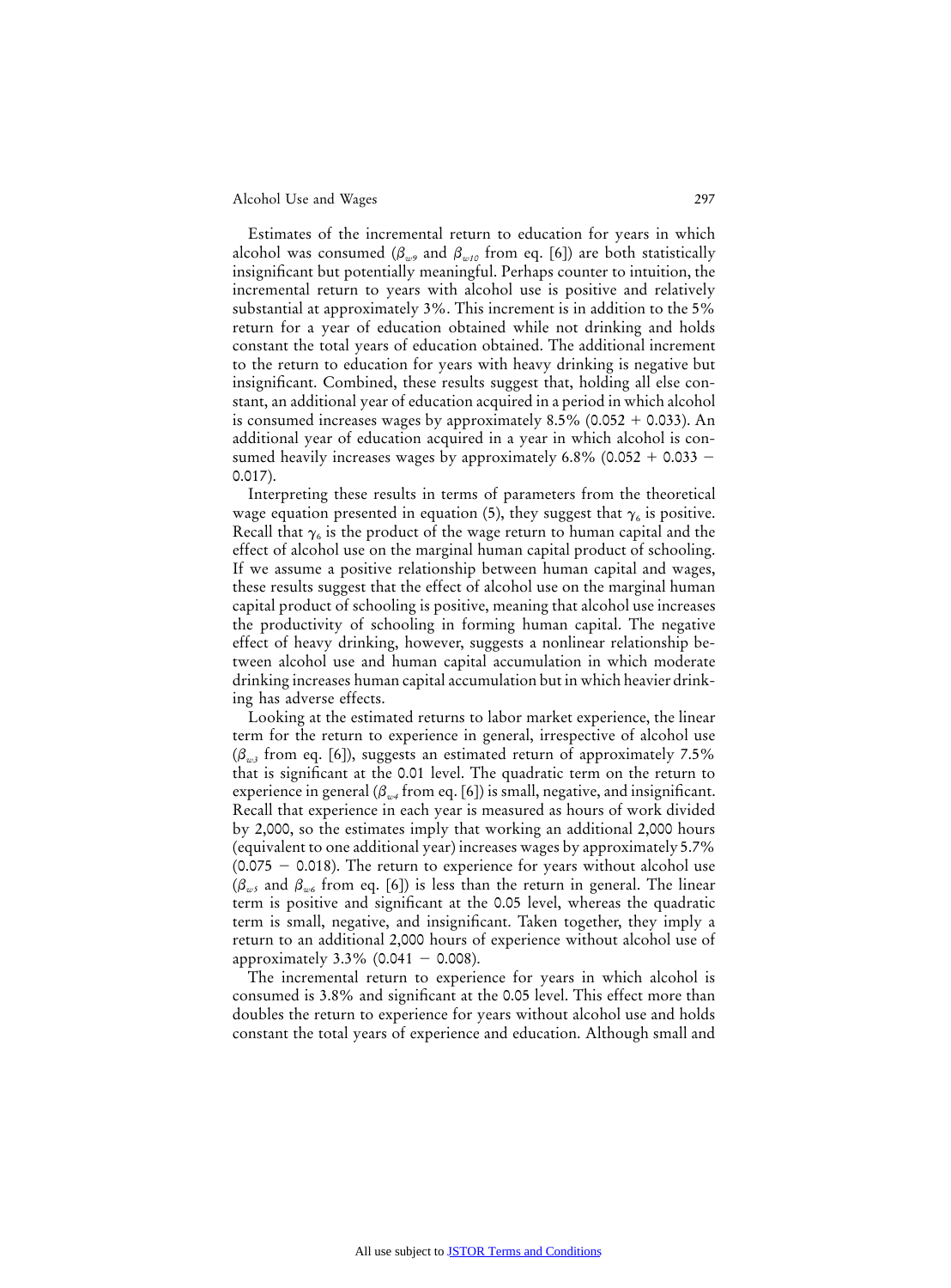| Parameter                                                                                           |                     |                   |                    | OLS Estimate 2SLS Estimate FE Estimate DFM Estimate |
|-----------------------------------------------------------------------------------------------------|---------------------|-------------------|--------------------|-----------------------------------------------------|
| Returns to education:<br>General return to education, irrespective of alcohol use                   | $.045***$           | $-.175$           | $.099**$           | .070**                                              |
| Return to education in years without alcohol use                                                    | (.009)              | (.364)            | (.024)             | (.023)                                              |
|                                                                                                     | $.047**$            | $-.070^{6}$       | $-.012$            | $.052*$                                             |
| Incremental return to education for years with drinking                                             | (.016)              | (.758)            | (.052)             | (.032)                                              |
|                                                                                                     | .010                | .488              | .106               | .033                                                |
| Additional incremental return to education for years with heavy drinking                            | (.021)              | (1.129)           | (.059)             | (.029)                                              |
|                                                                                                     | .007                | .680              | 0.024              | $-.017$                                             |
|                                                                                                     | (.027)              | (1.710)           | (.058)             | (.037)                                              |
| Returns to experience:<br>General return to experience, irrespective of alcohol use:<br>Linear term | $.113***$<br>(.022) | .351<br>(1.290)   | $.090**$<br>(.021) | $.075***$<br>(.024)                                 |
| Quadratic term                                                                                      | $-.052**$           | $-.261$           | $-.026*$           | $-.018$                                             |
|                                                                                                     | (.016)              | (1.024)           | (.013)             | (.015)                                              |
| Return to experience in years without alcohol use:                                                  | $.096***$           | $-.197$           | $.058***$          | $.041*$                                             |
| Linear term                                                                                         | (.022)              | (.802)            | (.020)             | (.024)                                              |
| Quadratic term                                                                                      | $-.036*$            | $-.128$           | $-.016$            | $-.00$                                              |
|                                                                                                     | (.015)              | (.800)            | (.013)             | (.012)                                              |
| Incremental return to experience for years with drinking                                            | .021                | .892              | .02                | $.038*$                                             |
|                                                                                                     | (.018)              | (.938)            | (.019)             | (.018)                                              |
| Additional incremental return to experience for years with heavy drinking                           | $-.008$             | .283              | 0.014              | $-.001$                                             |
|                                                                                                     | (.022)              | (.765)            | (.023)             | (.019)                                              |
| Age:                                                                                                | .014                | $-.032$           |                    | $-.006$                                             |
| Age 15 in 1979                                                                                      | (.032)              | (.253)            |                    | (.095)                                              |
| Age 16 in 1979                                                                                      | 0.34<br>(.050)      | $-.110$<br>(.471) |                    | $-.038$<br>(.185)                                   |
| Age 17 in 1979                                                                                      | .002<br>(.070)      | $-.145$<br>(.694) |                    | $-.112$<br>(.282)                                   |
| Age                                                                                                 | $.143**$            | .345              | 1.895**            | $1.831**$                                           |
|                                                                                                     | (.032)              | (.325)            | (.258)             | (.665)                                              |

### **Table 2Log Wage Equation DFM Parameter Estimates**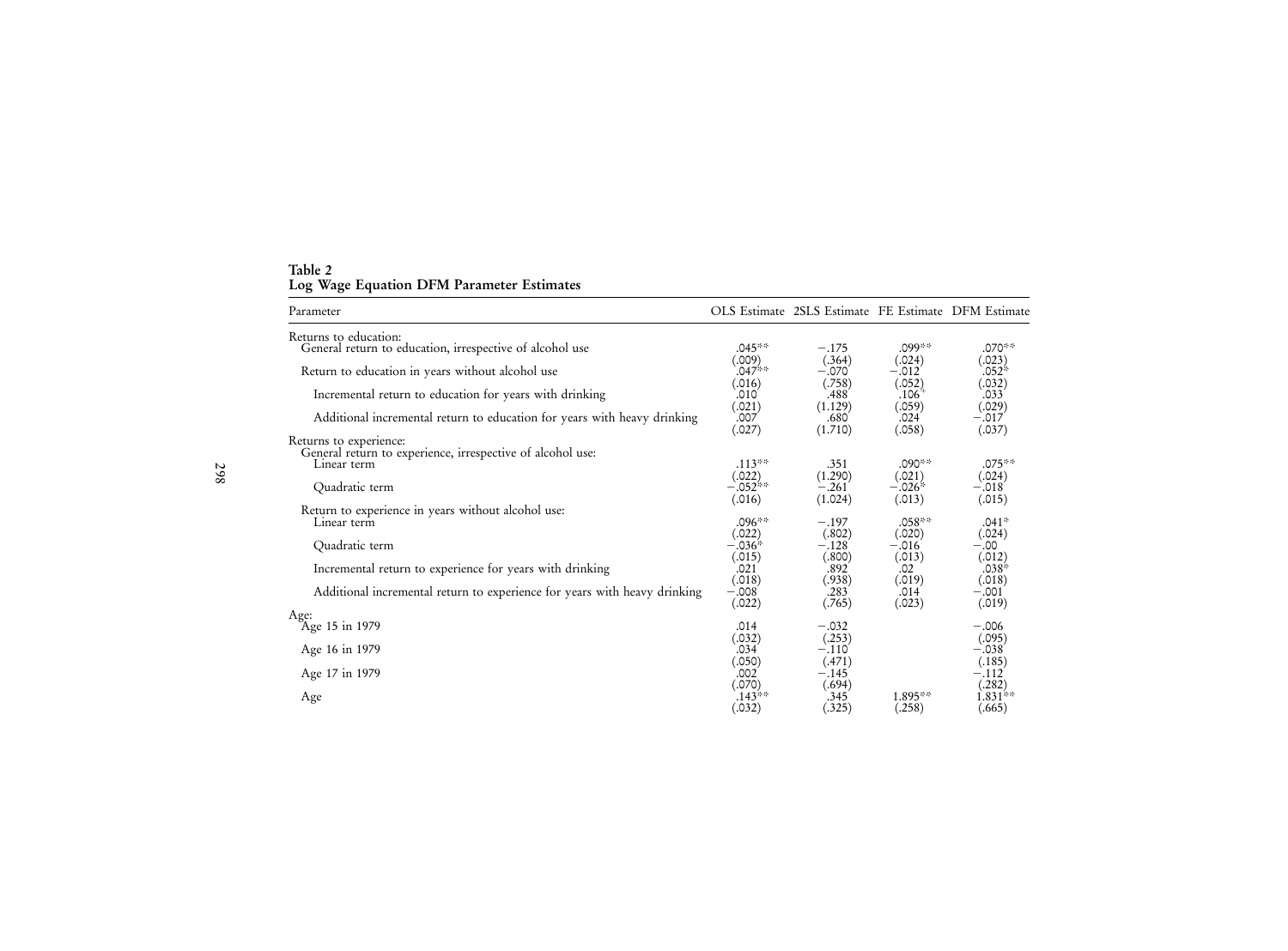| Age squared                                      | $-.003**$                                | $-.004$                  | $-.267**$ | $-.286$                       |
|--------------------------------------------------|------------------------------------------|--------------------------|-----------|-------------------------------|
|                                                  | (.001)                                   | (.003)                   | (.063)    | (.267)                        |
| Time squared                                     | $-.001$                                  | $-.00$                   | $-.378**$ | $-.27$                        |
|                                                  | (.001)                                   | (.005)                   | (.093)    | (.471)                        |
| Race (reference category is white):<br>Black     | $-.145**$<br>(.020)                      | .106<br>(.397)           |           | $-.111**$                     |
| Hispanic                                         | $-.096**$<br>(.024)                      | $-.046$<br>(.332)        |           | (.029)<br>$-.085**$<br>(.032) |
| Region (reference category is South):            | $.106***$                                | .123                     | .033      | $.106**$                      |
| Northeast                                        | (.023)                                   | (.166)                   | (.043)    | (.023)                        |
| North Central                                    | .006                                     | .115                     | $-.126**$ | $-.026$                       |
|                                                  | (.022)                                   | (.143)                   | (.039)    | (.023)                        |
| West                                             | $.078**$                                 | .155                     | .061      | $.060**$                      |
|                                                  | (.023)                                   | (.196)                   | (.041)    | (.022)                        |
| Urban area                                       | $.055***$                                | 0.038                    | .025      | $.054**$                      |
|                                                  | (.018)                                   | (.093)                   | (.017)    | (.017)                        |
| Other variables:<br>Local area unemployment rate | $-.001**$                                | .000                     | .010      | $-.038$                       |
| Detrended AFQT                                   | (.000)<br>$.002$ <sup>% *</sup><br>(000) | (.001)<br>000.<br>(.007) | (.023)    | (.040)<br>.00<br>(.001)       |
| 12 years of education or more                    | $-.073*$                                 | $-.379$                  | $-.068$   | $-.028$                       |
|                                                  | (.029)                                   | (1.474)                  | (.079)    | (.036)                        |
| 16 years of education or more                    | $.201**$                                 | .694                     | $.121*$   | $.185***$                     |
|                                                  | (.041)                                   | (1.716)                  | (.057)    | (.039)                        |
| Cumulative drinking                              | $-.008$                                  | $-.442$                  | $-.015$   | $-.018$                       |
|                                                  | (.017)                                   | (.568)                   | (.019)    | (.021)                        |
|                                                  | $-.020$                                  | $-.507$                  | $-.01$    | $-.002$                       |
| Cumulative heavy drinking                        | (.022)                                   | (.976)                   | (.024)    | (.021)                        |
| Intercept                                        | $-.557$                                  | $-1.177$                 |           | $-1.764*$                     |
|                                                  | (.405)                                   | (7.074)                  |           | (.809)                        |

 $N = 11,533$  observations on 1,849 individuals. Standard errors in parentheses. OLS = ordinary least squares method. 2SLS = two-stage least squares method FE = fixed effects method. DFM = discrete factor method. The OLS an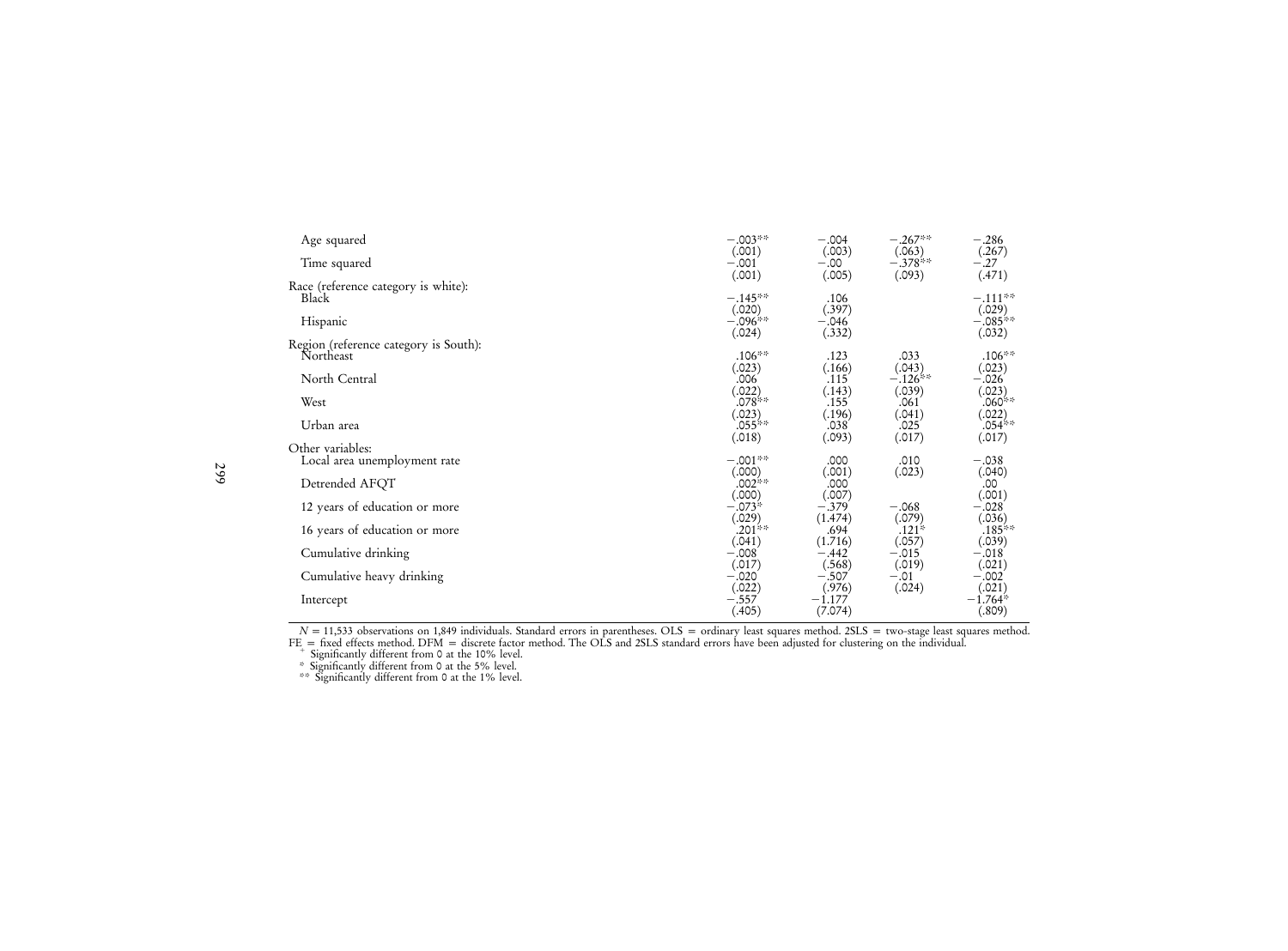insignificant, the additional increment for years with heavy drinking is negative, again suggesting a nonlinear relationship between drinking and human capital accumulation. Combined, these results suggest that, holding all else constant, an additional year of experience in which alcohol is consumed increases wages by approximately 7.1% (0.041  $-$  0.008  $+$ 0.038). An additional year of experience in which alcohol is consumed heavily increases wages by approximately 7% (0.041  $-$  0.008  $+$  0.038  $-$ 0.001).

As with the results for education, these estimates suggest that alcohol use increases the productivity of labor market experience in forming human capital. Specifically, the results suggest that  $\gamma$  in equation (5) is positive and imply that the effect of alcohol use on the marginal human capital product of experience is also positive. The small negative coefficient on the additional increment to the returns to experience for years with heavy drinking, however, suggests that this relationship may be nonlinear such that excessive drinking may have detrimental effects.

The remaining estimated coefficients in the wage equation are largely of the expected sign and significance. Of the age variables, only continuous age is significant, and it is positive as expected. Both blacks and Hispanics earn significantly lower wages on average than whites. Individuals in the Northeast and West earn significantly more than those in the South, and individuals in urban areas earn more than those in rural areas. There is a positive and significant degree effect associated with the completion of 16 years of education or more. Interestingly, there is an insignificant negative degree effect associated with the completion of 12 years of education. Although the negative high school degree effect is somewhat unusual, it is consistent with other research that has used an NLSY sample similar to the one used here (e.g., Savage 1999) and is related to the inclusion of both the education stock and the work experience stock. In OLS regressions, if the cumulative years of work experience is dropped from the model, then the coefficient on completing 12 years of education becomes positive. Although small, the effect of AFQT is positive and significant in OLS models but is approximately zero in all models that control for the endogeneity of the human capital stock. This result is consistent with AFQT influencing wages primarily through its effects on educational decisions. Finally, the effects of both alcohol stock variables are negative but insignificant.

As discussed earlier, alternatives to the primary wage equation (eq. [1]) could be hypothesized that would suggest additional variables to be included in the empirical wage equation represented by equation (6). Although the omission of any such variables would not alter the theoretical interpretation of the key parameters of interest, it may bias the estimate of these parameters. To explore this possibility, an augmented equation (6) was estimated using OLS. In addition to variables already in equation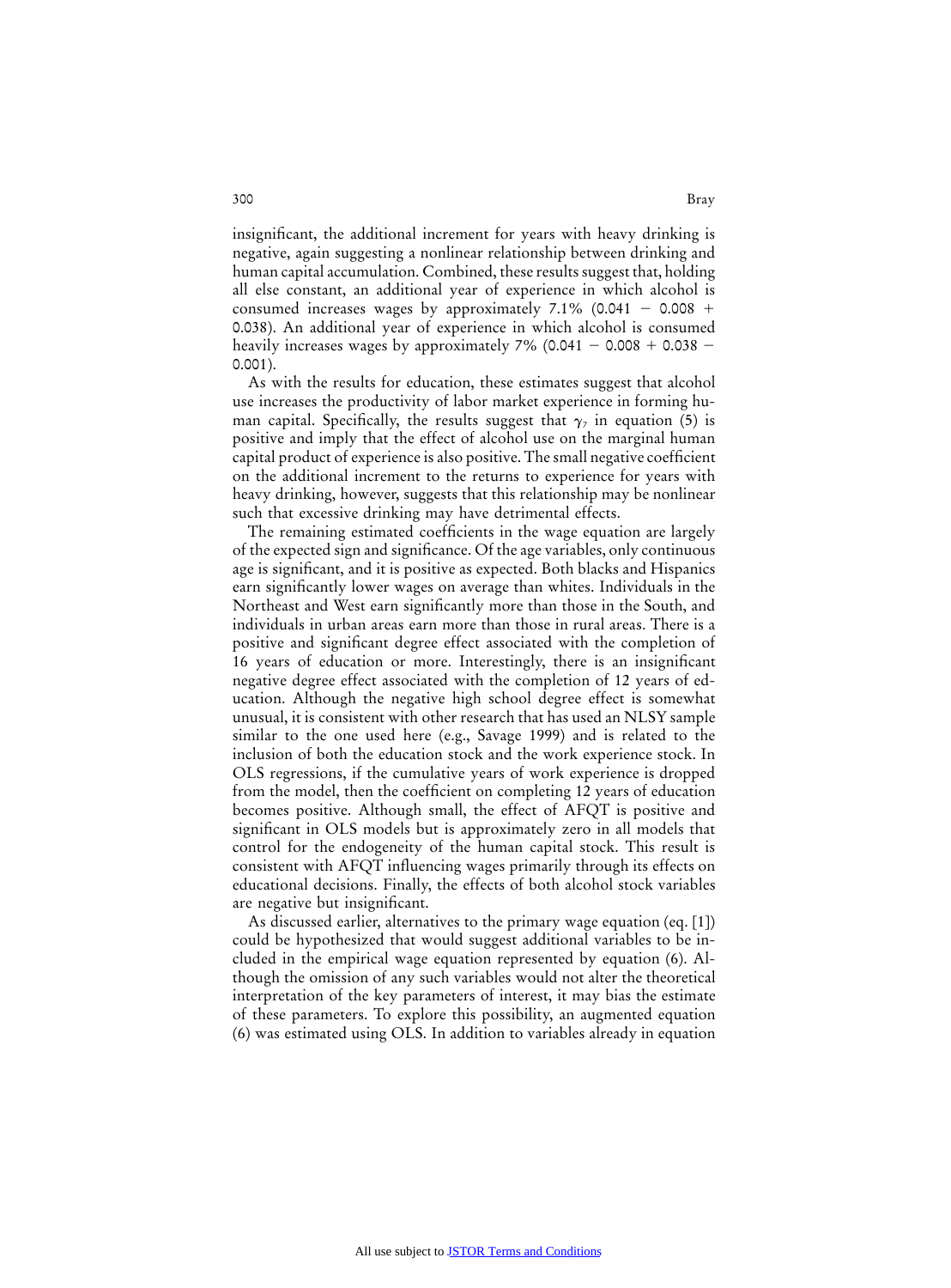(6), this augmented equation included current alcohol use (both simple use and heavy use) and interactions between the current alcohol use variables and the total years of education and total years of work experience. Because alcohol use is only observed in 1982–85, 1988, and 1989, the augmented wage equation was estimated only for these years (excluding 1982 to allow the observation of at least one year of alcohol use while in school). The OLS estimates of the parameters of interest were approximately the same as the OLS results presented in table 2. The coefficients on the additional variables were all insignificant and less than 0.01 in absolute value. Based on these results, it appears that the omission of these additional variables does not bias the estimates of the key parameters of interest.

#### **VI. Discussion and Conclusion**

Despite a large body of economic literature on the effect of alcohol use on wages, no previous study has developed and estimated a theoretical model that isolates a single causal mechanism linking alcohol use to wages. This article develops and estimates a theoretical model of wage determination that isolates the effects of alcohol use on wages as mediated through human capital accumulation. Although not generally significant, estimation results suggest that moderate alcohol use has a positive effect on the returns to education or experience, and therefore on human capital accumulation, but that heavier drinking reduces this gain slightly. Based on these results, alcohol use does not appear to adversely affect the returns to education or work experience and therefore has no negative effect on the efficiency of education or experience in forming human capital. Rather, alcohol use appears to be beneficial to human capital accumulation.

Although the general lack of statistical significance suggests that caution be used when drawing conclusions about the magnitude of the effect of alcohol use on human capital accumulation, the estimated incremental returns to education and experience for years with drinking seem substantial when compared to the returns for years without drinking. For example, moderate alcohol use more than doubles the returns to experience. Although these effects may seem large, the returns to education and experience presented in this article, both with and without alcohol use, are well within the generally accepted estimates of the returns to education and experience from the labor economics literature. Furthermore, a majority of individuals appear to receive the higher rates of return associated with alcohol use (over 60% of the analysis sample consumed alcohol in any given year), suggesting that relatively substantial incremental returns to education and experience for years with moderate drinking are consistent with the observed behavior of individuals.

We can only speculate as to why alcohol use might increase the returns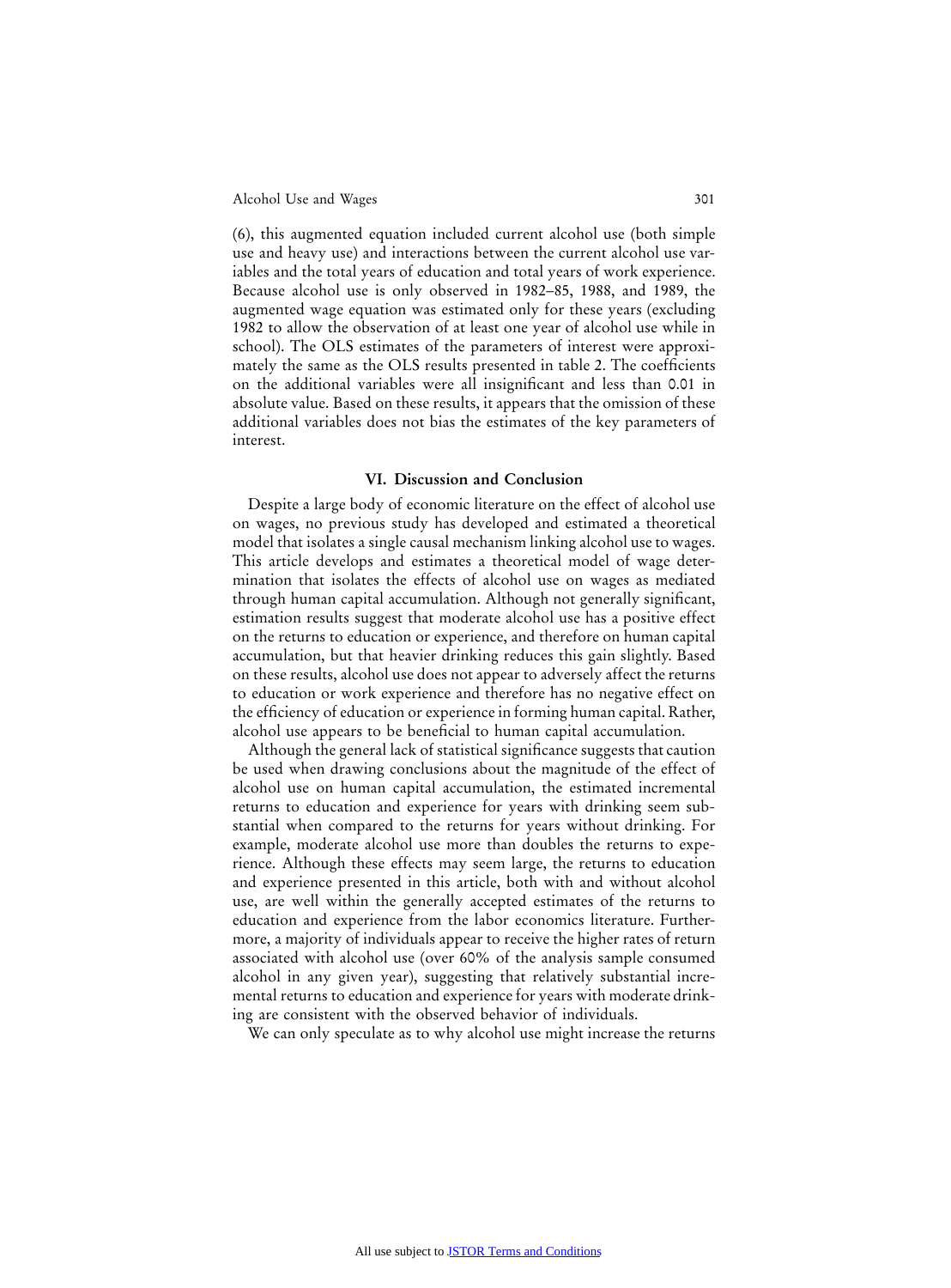to education and experience, but at least two possible causal mechanisms are consistent with the theoretical model derived in this article. First, the social aspects of moderate drinking may improve the efficiency of human capital formation. Investing in human capital through schooling and work experience is at least partly a social activity. Because moderate drinking is the social norm in the United States, moderate alcohol use may improve socialization and therefore lead to greater efficiency in overall human capital production. Second, moderate alcohol use may actually improve cognitive functioning and so increase the efficiency of human capital production. Although studies examining the effect of drinking on cognition have found conflicting results ranging from large negative effects, to no effect, to positive effects of moderate drinking on cognition (Parker and Nobel 1977; Parker et al. 1983; Hannon et al. 1985; Carey and Maisto 1987; Elias et al. 1999), there is at least some evidence that moderate drinking may improve cognitive functioning.

Although the empirical model presented in this article is very different from those used by the previous alcohol-wage literature (e.g., Mullahy and Sindelar 1989; French and Zarkin 1995; Heien 1996), it is still useful to compare the results presented here with those of the previous literature. Much of the previous literature has found a positive relationship between simple alcohol use and wages (e.g., Zarkin et al. 1998), which is broadly consistent with the positive human capital effects found here. Importantly, however, studies finding a positive relationship have usually used measures of current alcohol use rather than the stock of past use measure used here. To interpret these results within the theoretical framework presented in this article, the current use measures must be assumed to proxy for lifetime use.

Other studies have found a negative relationship between chronic alcohol abuse and wages (e.g., Mullahy and Sindelar 1993). The negative incremental returns associated with heavy drinking found in this analysis, combined with the negative effects of the alcohol stock variables, suggest that such a negative relationship may also be consistent with the results presented here. The theory developed in this article shows that results of the previous literature that used measures of chronic alcohol abuse have commingled the human capital and health effects of alcohol use. This article isolated the human capital effects of alcohol use and found them to be positive, but it is possible that there are large negative health effects associated with chronic alcohol abuse that this article has not separately estimated.

Finally, some authors have suggested that the apparently anomalous findings of the previous literature are a result of empirical problems such as endogeneity and sample selection (Cook and Moore 2000). Importantly, this article used an estimation technique that accounted for the endogeneity of alcohol use, school enrollment, and work experience and that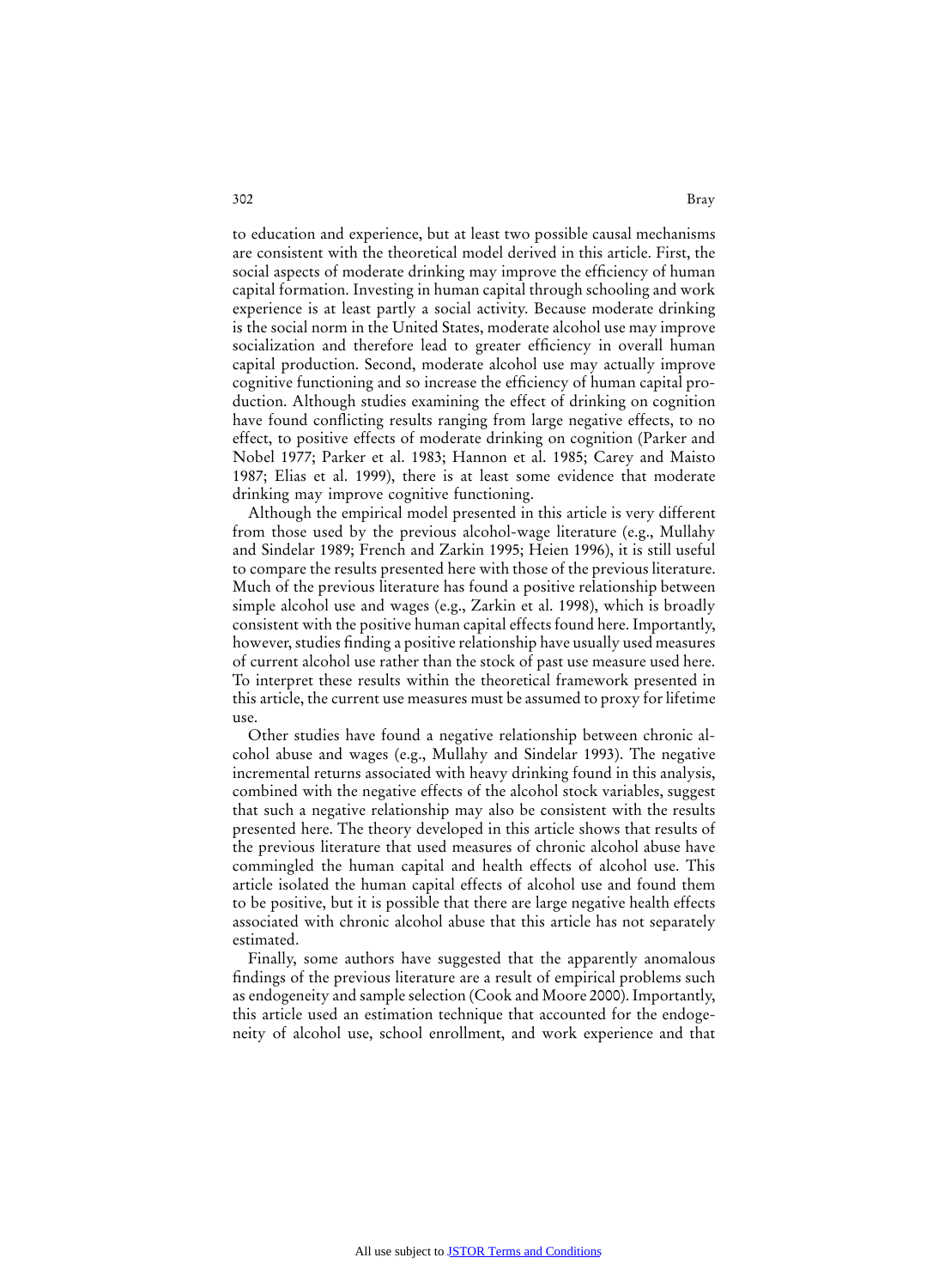accounted for sample selection into the wage equation and the bounded nature of the alcohol, schooling, and work decisions. Thus, this is the first article to simultaneously address all of the potential estimation issues involved in estimating the effect of alcohol use on wages as mediated through human capital accumulation. This is also the first article in the alcohol-wage literature to treat educational attainment as endogenous, and so it allows alcohol use to affect both the quality and quantity of education and experience obtained.

In addition to the alcohol-wage literature, the theoretical and empirical results presented in this article also have bearing on the alcohol-schooling literature, even though a structural schooling equation was not estimated. Most studies on the relationship between alcohol use and schooling have found that alcohol use reduces educational attainment (Cook and Moore 2000) and have interpreted this finding to mean that alcohol use adversely affects human capital formation. Bray (2000), however, shows that the alcohol-schooling literature has not isolated the human capital effects of alcohol use from possible contemporaneous substitution effects between alcohol use and leisure that result from alcohol's status as a consumption good. By isolating the human capital effects of alcohol use from any contemporaneous substitution effects, this article provides a useful context within which to interpret the alcohol-schooling literature. Thus, while any detrimental effects of alcohol use on wages may still be mediated through schooling choices, the efficiency of human capital formation does not appear to be the underlying causal mechanism linking alcohol use to both lowered wages and lowered educational attainment.

The results presented here have three limitations that should be noted, however. First, the alcohol consumption variables used in this article cannot isolate drinking that occurs immediately prior to or during school or work. It is this form of drinking that is most likely to cause cognitive impairments that would adversely affect human capital formation, and so we cannot rule out the possibility that contextual alcohol use has adverse effects on human capital formation. Second, past-month drinking was assumed to be indicative of consumption patterns for the whole year. To the extent that the drinking patterns of the survey month are atypical of the entire year, the results could be misleading. Importantly, though, it seems unlikely that past month drinking consistently overstates or understates the true annual drinking rate of every individual. Rather, it is more likely that any error in the measurement of drinking is randomly distributed and therefore the most likely impact on the estimates is to bias them toward zero. Third, we do not observe an individual's entire drinking history, thus limiting the information available to estimate the theoretical model. The empirical model used in this article accommodated this limitation so that this lack of information did not affect our ability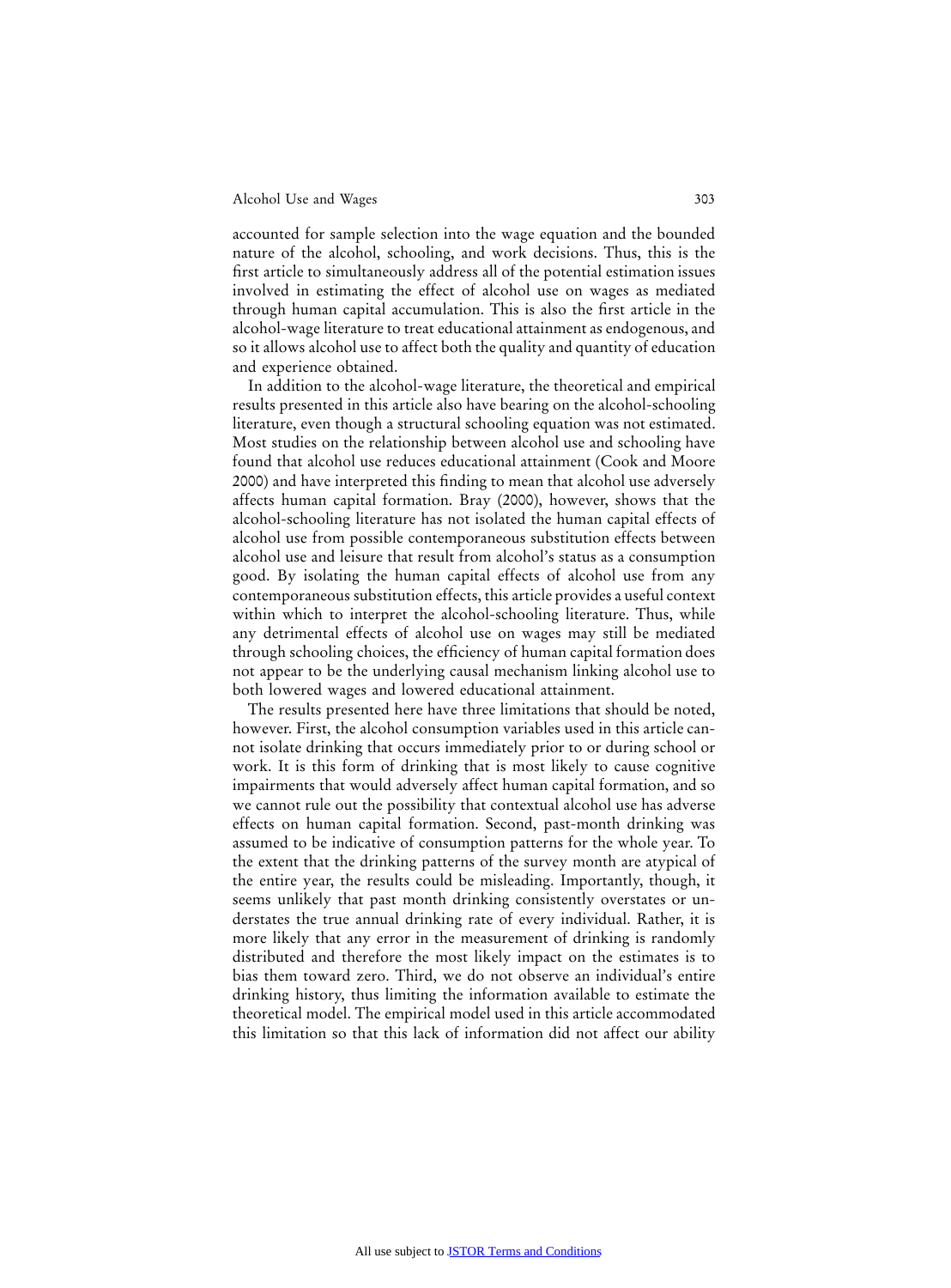to identify the effects of interest, but it did potentially reduce the precision of the estimates.

Despite these limitations, this article makes three important contributions. First and foremost, it develops the first theoretical model of wage determination linking alcohol use to wages via human capital accumulation. The model has considerable intuitive appeal that does not depend upon the strength of the empirical estimates. It suggests that the effects of alcohol use on the wage returns to education and experience can be isolated by simply accumulating two types of years of education and experience, those in which individuals drank alcohol and those in which they did not, and it provides a rigorous economic interpretation for the resulting coefficients. The theoretical model also demonstrates that the empirical results of much of the previous alcohol-wage literature cannot be easily interpreted within a human capital framework.

Second, this article shows that alcohol use does not have a negative effect on human capital accumulation. Although the results indicate that heavier drinking slightly reduces the wage returns to education and experience (relative to moderate use), the overall effect of alcohol use on the returns to education and experience was positive but largely insignificant. Third, the theoretical model and empirical strategy used in this article can be easily adapted to examine the future wage effects of a host of other behaviors. In addition to alcohol use, policy makers and social scientists have identified a litany of other behaviors that may have adverse effects on the returns to education. Among these are illicit drug use, gang involvement, and teen employment. Importantly, this article has provided a general and easily adaptable framework within which to examine the effects of these behaviors on the returns to education.

#### **Appendix A**

#### **Parameters of the Theoretical Wage Equations**

This appendix presents definitions of the parameters of the theoretical wage equations derived in the text. Using first-order Taylor series expansions for the human capital and health production functions yields the following wage equation (this is identical to original eq. [4]):

$$
\ln(w_i) = \beta_0 + \beta_1 X_i + \beta_2 K_0 + \beta_3 H_0 + \delta_1 (t - 1) + \delta_2 \sum_{j=1}^{t-1} s_j + \delta_3 \sum_{j=1}^{t-1} l_j + \delta_4 \sum_{j=1}^{t-1} m_j + \delta_5 \sum_{j=1}^{t-1} a_j + \varepsilon_t,
$$
 (A1)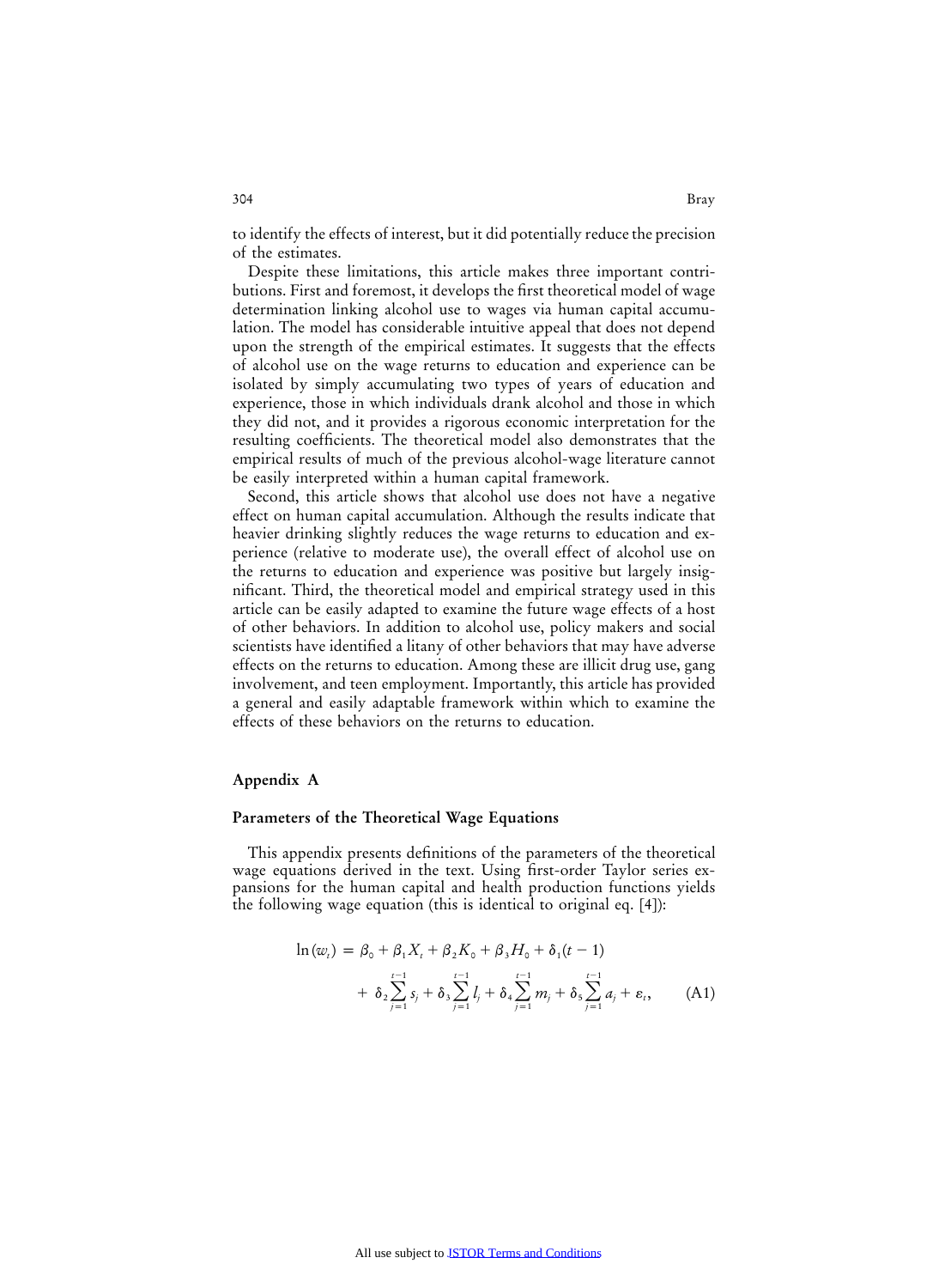where

$$
\delta_1 = \beta_2[k(\bar{s}, \bar{l}, \bar{a}) - \bar{s}k_s(\bar{s}, \bar{l}, \bar{a}) - \bar{l}k_l(\bar{s}, \bar{l}, \bar{a}) - \bar{a}k_s(\bar{s}, \bar{l}, \bar{a})]
$$
  
+  $\beta_3[b(\overline{m}, \bar{a}) - \overline{m}k_m(\overline{m}, \bar{a}) - \bar{a}k_s(\overline{m}, \bar{a})]$ ,  

$$
\delta_2 = \beta_2k_s(\bar{s}, \bar{l}, \bar{a}),
$$
  

$$
\delta_3 = \beta_2k_l(\bar{s}, \bar{l}, \bar{a}),
$$
  

$$
\delta_4 = \beta_3h_m(\overline{m}, \bar{a}),
$$
  

$$
\delta_5 = \beta_2k_s(\bar{s}, \bar{l}, \bar{a}) + \beta_3h_s(\overline{m}, \bar{a}),
$$
  

$$
\varepsilon_t = \xi_t + \text{higher-order terms.}
$$

Using a second-order Taylor series expansion for the human capital production function and a first-order Taylor series expansion for the health production function yields the following equation (this is identical to original eq. [5]):

$$
\ln(w_{t}) = \beta_{0} + \beta_{1}X_{t} + \beta_{2}K_{0} + \beta_{3}H_{0}
$$
\n
$$
+ \gamma_{1}(t-1) + \gamma_{2} \sum_{j=1}^{t-1} s_{j} + \gamma_{3} \sum_{j=1}^{t-1} l_{j} + \gamma_{4} \sum_{j=1}^{t-1} m_{j}
$$
\n
$$
+ \gamma_{5} \sum_{j=1}^{t-1} a_{j} + \gamma_{6} \sum_{j=1}^{t-1} s_{j} a_{j} + \gamma_{7} \sum_{j=1}^{t-1} l_{j} a_{j} + \gamma_{8} \sum_{j=1}^{t-1} s_{j} l_{j}
$$
\n
$$
+ \gamma_{9} \sum_{j=1}^{t-1} s_{j}^{2} + \gamma_{10} \sum_{j=1}^{t-1} l_{j}^{2} + \gamma_{11} \sum_{j=1}^{t-1} a_{j}^{2} + \varepsilon_{t},
$$
\n(A2)

where

$$
\gamma_1 = \beta_2 A + \beta_3 [b(\overline{m}, \overline{a}) - \overline{m} b_m(\overline{m}, \overline{a}) - \overline{a} b_a(\overline{m}, \overline{a})],
$$
  
\n
$$
\gamma_2 = \beta_2 B,
$$
  
\n
$$
\gamma_3 = \beta_2 C,
$$
  
\n
$$
\gamma_4 = \beta_3 b_m(\overline{m}, \overline{a}),
$$
  
\n
$$
\gamma_5 = \beta_2 D + \beta_3 b_a(\overline{m}, \overline{a}),
$$
  
\n
$$
\gamma_6 = \beta_2 k_{sa}(\overline{s}, \overline{l}, \overline{a}),
$$
  
\n
$$
\gamma_7 = \beta_2 k_{la}(\overline{s}, \overline{l}, \overline{a}),
$$
  
\n
$$
\gamma_8 = \beta_2 k_{si}(\overline{s}, \overline{l}, \overline{a}),
$$
  
\n
$$
\gamma_9 = .5\beta_2 k_{si}(\overline{s}, \overline{l}, \overline{a}),
$$
  
\n
$$
\gamma_{10} = .5\beta_2 k_{la}(\overline{s}, \overline{l}, \overline{a}),
$$
  
\n
$$
\gamma_{11} = .5\beta_2 k_{aa}(\overline{s}, \overline{l}, \overline{a}),
$$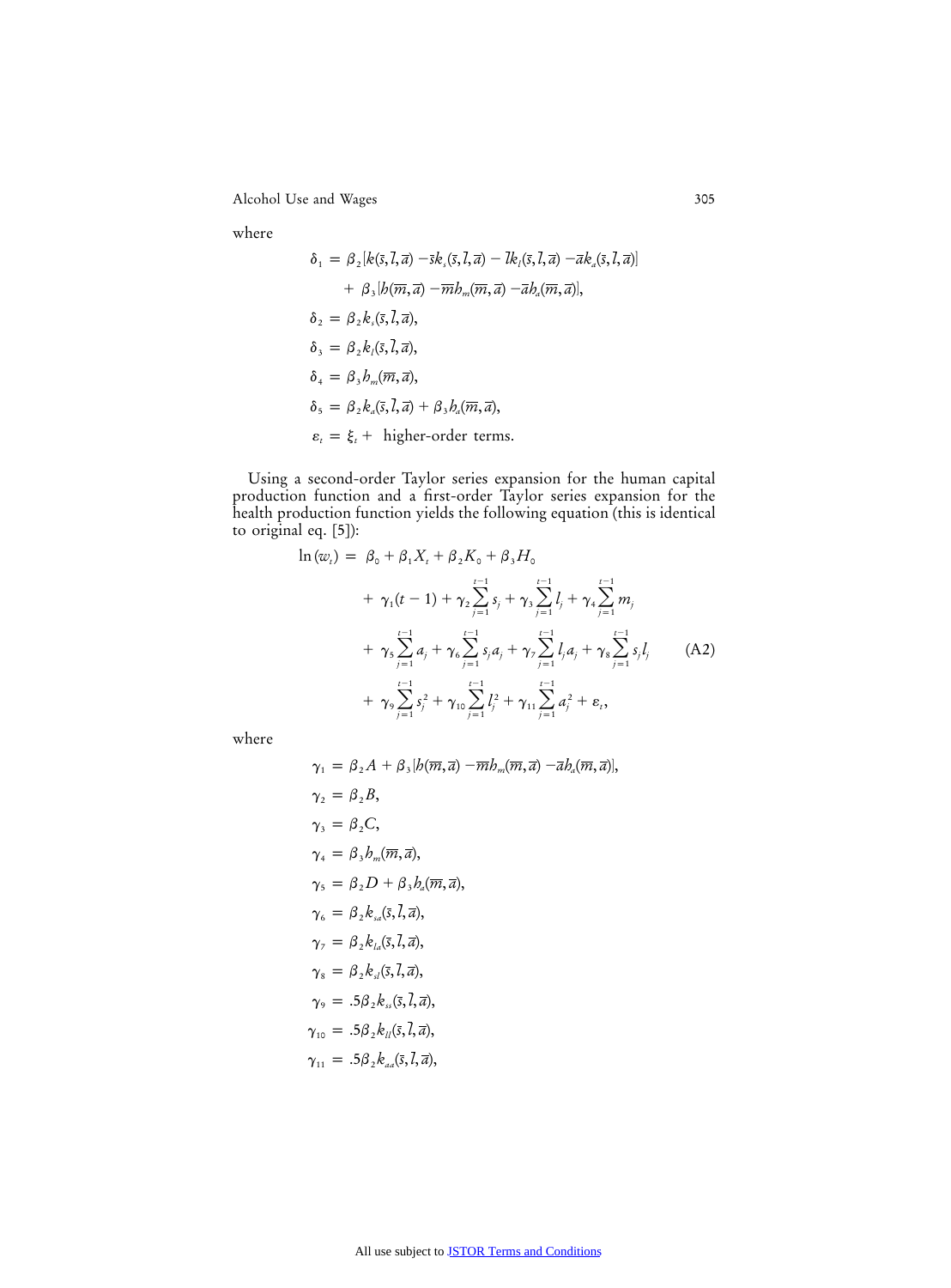306 Bray

$$
A = k(\bar{s}, \bar{l}, \bar{a}) - \bar{s}k_{s}(\bar{s}, \bar{l}, \bar{a}) - lk_{l}(\bar{s}, \bar{l}, \bar{a}) - \bar{a}k_{a}(\bar{s}, \bar{l}, \bar{a})
$$
  
+ .5\bar{s}k\_{ss}(\bar{s}, \bar{l}, \bar{a}) + .5\bar{l}^{2}k\_{ll}(\bar{s}, \bar{l}, \bar{a}) + .5\bar{a}k\_{aa}(\bar{s}, \bar{l}, \bar{a})22  
+ \bar{s}lk\_{sl}(\bar{s}, \bar{l}, \bar{a}) + \bar{s}ak\_{sa}(\bar{s}, \bar{l}, \bar{a}) + \bar{l}ak\_{al}(\bar{s}, \bar{l}, \bar{a}),  

$$
B = k_{s}(\bar{s}, \bar{l}, \bar{a}) - lk_{sl}(\bar{s}, \bar{l}, \bar{a}) - \bar{a}k_{sa}(\bar{s}, \bar{l}, \bar{a}) - \bar{s}k_{ss}(\bar{s}, \bar{l}, \bar{a}),
$$
  

$$
C = k_{l}(\bar{s}, \bar{l}, \bar{a}) - lk_{ll}(\bar{s}, \bar{l}, \bar{a}) - \bar{a}k_{la}(\bar{s}, \bar{l}, \bar{a}) - \bar{s}k_{ls}(\bar{s}, \bar{l}, \bar{a}),
$$
  

$$
D = k_{a}(\bar{s}, \bar{l}, \bar{a}) - lk_{al}(\bar{s}, \bar{l}, \bar{a}) - \bar{a}k_{aa}(\bar{s}, \bar{l}, \bar{a}) - \bar{s}k_{as}(\bar{s}, \bar{l}, \bar{a}),
$$
  

$$
\varepsilon_{i} = \xi_{i} + \text{higher-order terms.}
$$

#### **Appendix B**

#### **Derivation of the Likelihood Function**

This appendix derives the likelihood function used in the analysis. To write the full likelihood function, we must first specify all seven equations in the system to be estimated. The empirical wage equation developed in the text is as follows (original eq. [6]):

$$
\ln(\omega_{ii}) = \beta_{w0} + \beta_{w1} \text{EDDKN}_{ii} + \beta_{w2} \text{EDKNW}_{ii} + \beta_{w3} \text{EXPDKN}_{ii}
$$
  
+  $\beta_{w4} \text{EXPDKN2}_{ii} + \beta_{w5} \text{EXPKNW}_{ii} + \beta_{w6} \text{EXPKNW2}_{ii}$   
+  $\beta_{w7} \text{DRK}_{ii} + \beta_{w8} \text{HVY}_{ii} + \beta_{w9} \text{EDDRK}$   
+  $\beta_{w10} \text{EDHVY} + \beta_{w11} \text{EXPDRK} + \beta_{w12} \text{EXPHVY}$   
+  $\beta_{w13} \text{deg}_{ii} + \beta_{w14} x_{ii} + u_{wi}$ .

Equation (B2) describes the years of education in the initial period:

$$
INITIAL\_ED_{i1} = \beta_{I1} + \beta_{I2}x_{i1} + \beta_{I3}z_{i} + \beta_{I4}p_{io} + u_{Ii1}. \tag{B2}
$$

As in equation (B1/original eq. [6]) which is identical to original equation (6), the  $it$  subscript refers to individual  $i$  in period  $t$ , the  $\beta s$  are coefficients to be estimated,  $\mathbf{x}_{i1}$  is the same vector of demographic and labor market characteristics that appeared in equation (B1/original eq. [6]), and  $u_{Ii1}$  is an error term whose distribution will be discussed below. Variable INI-TIAL\_ED*i*<sup>1</sup> is a stock variable reflecting the years of education completed prior to period 1. The vector **z***<sup>i</sup>* is the set of exogenous family background variables described earlier. The vector  $\mathbf{p}_{i0}$  is a subset of state-level policy variables described earlier and measured as of 1978. These policies are measured as of 1978 because we are modeling the years of education completed prior to 1979, and therefore the relevant policies are those faced by the individual in 1978. Because all respondents were below the MLDA in 1978, the policy variables concerning the MLDA have been

All use subject to **JSTOR Terms and Conditions**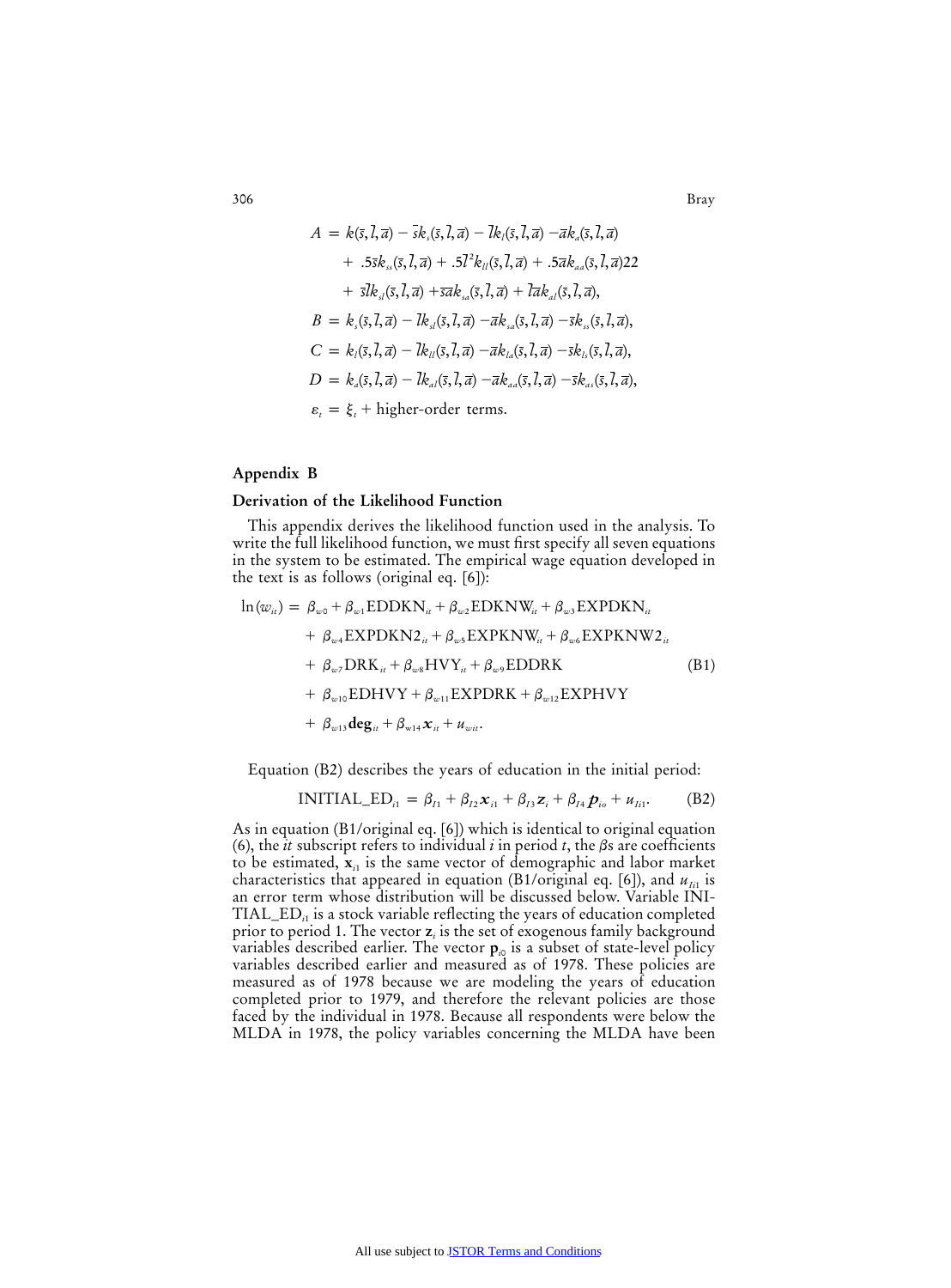excluded. Family income is not included because family income is a potentially endogenous variable.

Equation (B3) describes the decision to be enrolled in school in a given period:

SCHOOL<sub>ii</sub>  
= 
$$
\begin{cases} 1 & \text{if } s_{ii} = \beta_{S,0} + \beta_{S,1} x_{ii} + \beta_{S,2} p_{ii} + \beta_{S,3} \text{STOCKS}_{ii} + u_{S,ii} > 0 \\ 0 & \text{otherwise.} \end{cases}
$$
(B3)

Variable  $SCHOOL<sub>it</sub>$  is an indicator variable that equals one if the individual is enrolled in period  $t$  and zero otherwise, and  $u_{Sit}$  is an error term whose distribution will be discussed below. The individual will be enrolled if the unobserved hours of schooling demanded,  $s_{it}$ , are greater than zero. Vector **STOCKS**<sub>*it*</sub> represents all of the education, experience, and alcohol use stock variables that appear in equation (B1/original eq. [6]). All other terms are as defined previously.

Equation (B4) describes alcohol use, and equation (B5) describes heavy alcohol use:

$$
ALCMON_{it}
$$

$$
= \begin{cases} 1 & \text{if } a_{ii} = \beta_{A,0} + \beta_{A,1} x_{ii} + \beta_{A,2} p_{ii} + \beta_{A,3} \text{STOCKS}_{it} + u_{A,ii} > 0 \\ 0 & \text{otherwise.} \end{cases}
$$
\n(B4)

 $HVTDRK_{it}|_{ALCMON_{it=1}}$ 

$$
= \begin{cases} 1 & \text{if } a_{it} = \beta_{HD,0} + \beta_{HD,1} x_{it} + \beta_{HD,2} p_{it} + \beta_{HD,3} + u_{HD,it} > \alpha \\ 0 & \text{otherwise.} \end{cases}
$$
 (B5)

Variables  $ALCMON_{it}$  and  $HVYDRK_{it}$  are indicators reflecting alcohol use and heavy use, respectively;  $a_{it}$  is the number of alcoholic drinks demanded by the individual in period  $t$ ; and  $\alpha$  is the level of alcohol use above which use is considered to be heavy (i.e., six or more drinks on three or more occasions in the past month). All other variables are as defined previously.

Equations (B6) and (B7) describe the labor supply process:

 $EMPLD<sub>it</sub>|<sub>SCHOOL<sub>it</sub>=0</sub>$ 

$$
= \begin{cases} 1 & \text{if HOUNS}_{it} = \beta_{E,0} + \beta_{E,1} x_{it} + \beta_{E,2} p_{it} + \beta_{E,3} \text{STOCKS}_{it} + u_{E,ii} > 0\\ 0 & \text{otherwise.} \end{cases}
$$

(B6)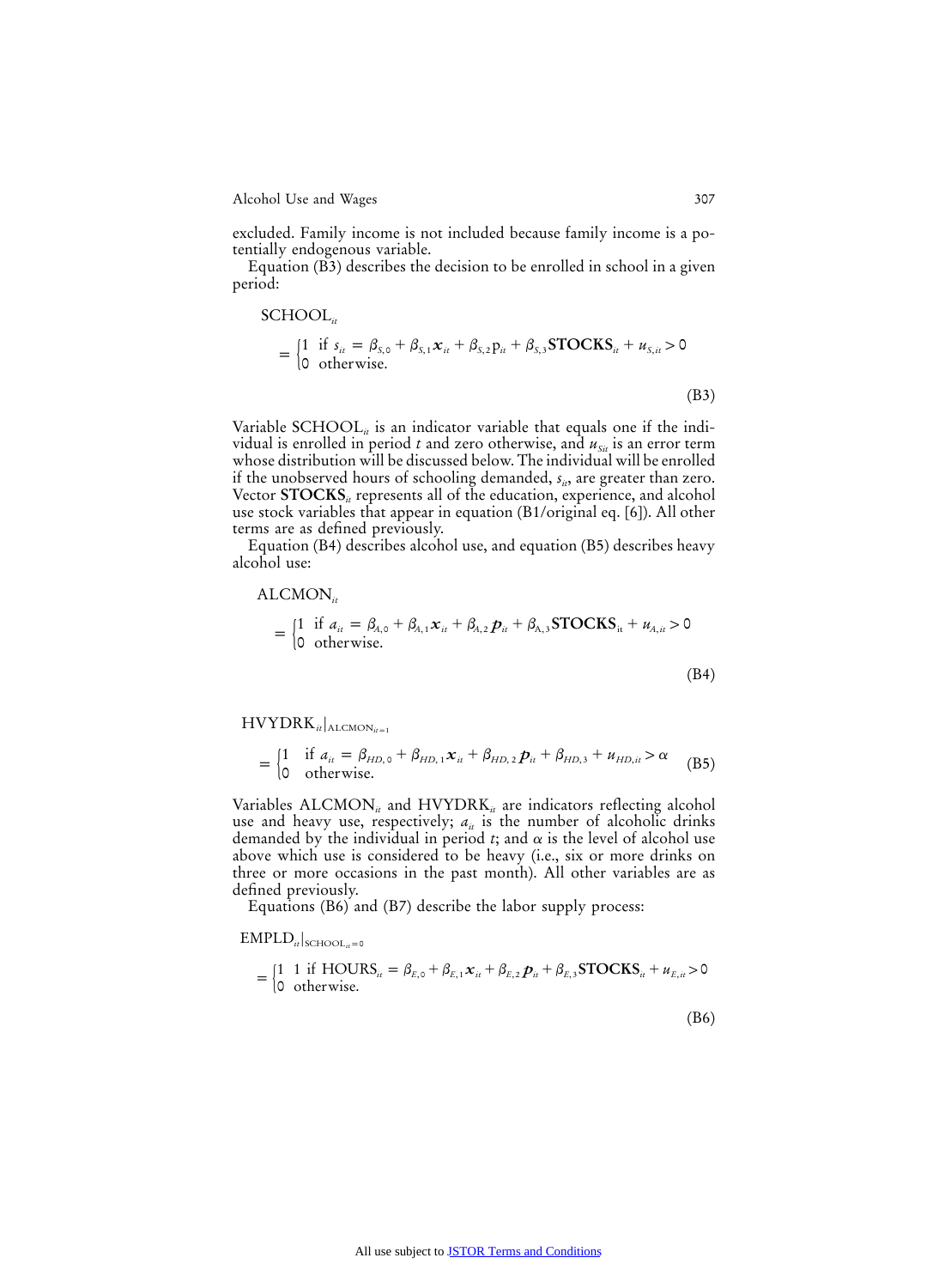$$
\text{HOUSS}_{it}|_{\text{EMPLD}_{it}=1} = \beta_{HW,0} + \beta_{HW,1} \mathbf{x}_{it} + \beta_{HW,2} \mathbf{p}_{it}
$$

$$
+ \beta_{HW,3} \text{STOCKS}_{it} + u_{HW,it}. \tag{B7}
$$

Variable  $EMPLD<sub>i</sub>$  equals one if individual *i* works in period *t* and is zero otherwise, and variable HOURS<sub>*it*</sub> is the actual number of hours worked by individual *i* conditional on individual *i* working. As discussed earlier, we only consider the wages of those individuals who are not enrolled in school. Because of this, an individual's hours of work are modeled only if he or she is not enrolled in school and had an observed wage.

Equation (B8) describes the error structure of the model:

$$
u_{Ii1} = \eta_{Ii} + \varepsilon_{Ii}
$$
  

$$
u_{jit} = \eta_{ji} + \nu_{jit} + \varepsilon_{jit}; \quad j = W, S, A, HD, E, HW.
$$
 (B8)

Equation (B8) decomposes the error terms in the system of equations into three components. The  $\eta$ 's are time-constant person-specific factors that follow a seven-dimensioned multivariate distribution (there are seven equations in the system). The  $\nu$ 's are time-varying person-specific factors that follow a six-dimensioned multivariate distribution (there are six timevarying equations in the system). Because equation (B2), the initial years of education, is estimated only for 1979, a single, time constant error component captures all unobserved heterogeneity in that equation. The 's are normally distributed independent error terms with mean zero and standard deviation  $\sigma_i$  for continuous outcomes and logistically distributed for discrete outcomes.

Before presenting the full likelihood function, it will be useful to define some more compact notation. Let  $\mathbf{X}_{ii}$ **B***j* denote the observable right-handside variables and coefficients of equation *j*. Using this notation, equations (B1)–(B7) can be rewritten as follows:

$$
\ln(\mathbf{w}_{ii}) = \mathbf{X}_{\text{Wi}i} \mathbf{B}_{\text{W}} + \mathbf{u}_{\text{Wi}i}, \tag{B1}
$$

$$
INITIAL\_ED_{i1} = X_{Ii}B_{I} + u_{Ii1}, \qquad (B2)
$$

SCHOOL<sub>ii</sub> = 
$$
\begin{cases} 1 & \text{if } s_{ii} = X_{Si}B_s + u_{Si} > 0, \\ 0 & \text{otherwise.} \end{cases}
$$
 (B3)

ALCMON<sub>ii</sub> = 
$$
\begin{cases} 1 & \text{if } a_{ii} = X_{Ai}B_A + u_{Ai} > 0, \\ 0 & \text{otherwise.} \end{cases}
$$
 (B4)

HVYDRK<sub>ii</sub>|<sub>ALCMON<sub>ii</sub>=1</sub> = 
$$
\begin{cases} 0 & 1 \text{ if } a_{ii} = X_{HDii}B_{HD} + u_{HDii} > \alpha, \\ 1 & \text{otherwise.} \end{cases}
$$
 (B5)

$$
EMPLD_{ii}|_{\text{SCHOOL}_{ii}=0} = \begin{cases} 1 & \text{if HOURS}_{ii} = \mathbf{X}_{Eii}\mathbf{B}_{E} + u_{Eii} > 0, \\ 0 & \text{otherwise.} \end{cases}
$$
 (B6)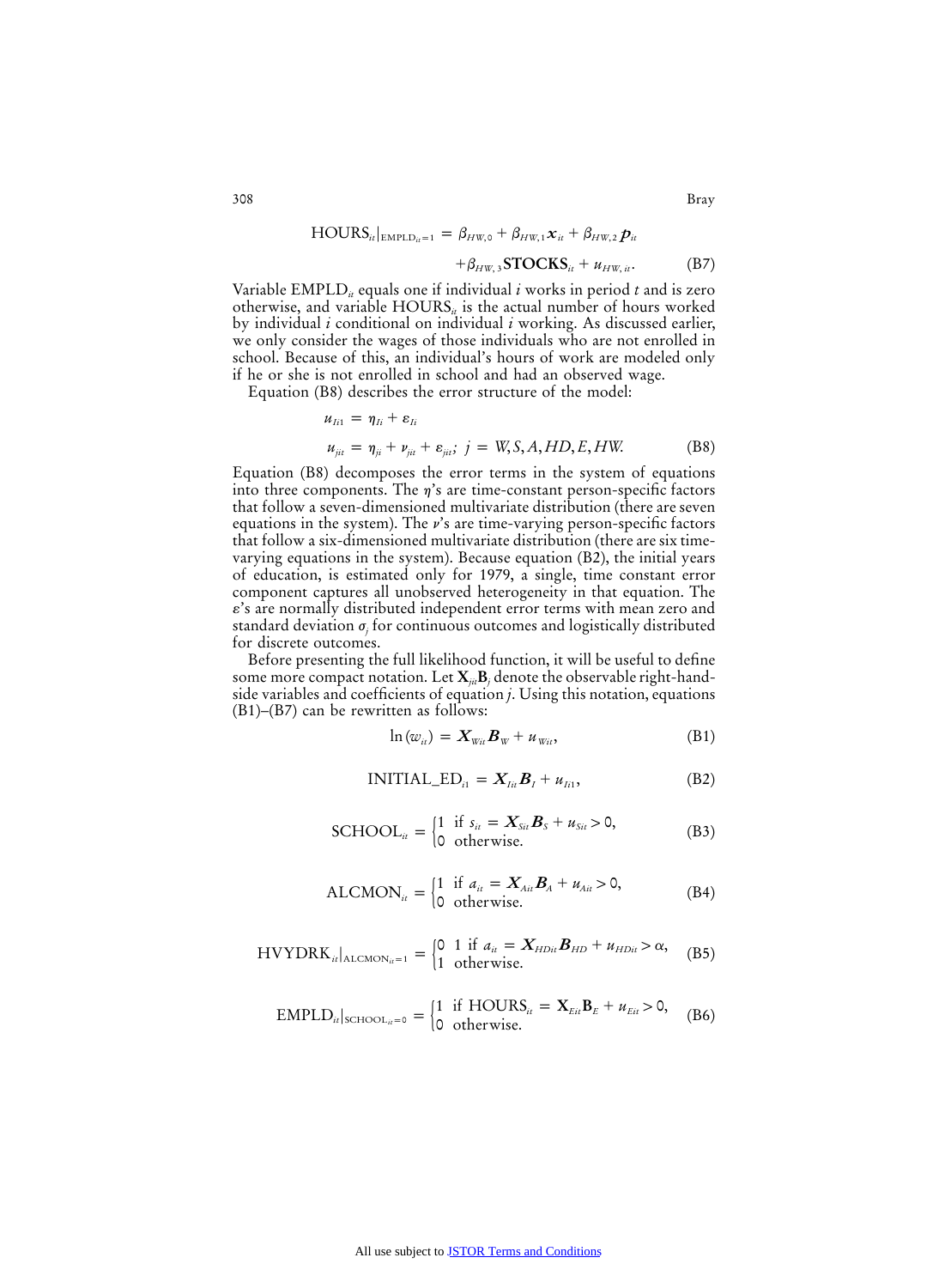$$
HOURS_{it}|_{EMPLD_{it}=1} = X_{HWit}B_{HW} + u_{HWit}.
$$
 (B7)

Using this new notation and equation (B8), the likelihood function for the empirical model is

$$
L = \prod_{i=1}^{N} \sum_{j=1}^{J} \pi_{\eta j} \prod_{i=1}^{T} \sum_{k=1}^{K} \pi_{\nu k} \left[ \frac{1}{\sigma_{\psi}} \phi \left( \frac{\ln(w_{ii}) - X_{wi}B_{w} - \eta_{wj} - \nu_{wk}}{\sigma_{w}} \right) \right]^{EMPLD_{ii} \times (1-SCHOOL_{ii})}
$$
\n
$$
\times \left[ \frac{1}{\sigma_{f}} \phi \left( \frac{\text{INITIAL} - \text{ED}_{i1} - X_{i1}B_{f} - \eta_{fj} - \nu_{fk}}{\sigma_{2}} \right) \right]^{TMEL1}
$$
\n
$$
\times \left[ \frac{1}{\sigma_{HW}} \phi \left( \frac{\text{HOURS}_{i} - X_{HWi}B_{HW} - \eta_{HWj} - \nu_{HWk}}{\sigma_{8}} \right) \right]^{EMPLD_{ii} \times (1-SCHOOL_{ii})}
$$
\n
$$
\times \left[ \Delta(X_{Si}B_{S} + \eta_{Sj} + \nu_{Sk}) \right]^{SCHOOL_{ii}} [1 - \Delta(X_{Si}B_{S} + \eta_{Sj} + \nu_{Sk})]^{(1-SCHOOL_{ii})}
$$
\n
$$
\times \left[ \Delta(X_{Ai}B_{A} + \eta_{Ai} + \nu_{Ak}) \right]^{ALCMON_{ii}} [1 - \Delta(X_{Ai}B_{A} + \eta_{Ai} + \nu_{Ak})]^{(1-ALCMON_{ii})}
$$
\n
$$
\times \left[ \Delta(X_{HDi}B_{HD} + \eta_{HDj} + \nu_{HDk}) \right]^{HYDRK_{ii}}
$$
\n
$$
\times \left[ 1 - \Delta(X_{HDi}B_{HD} + \eta_{HDj} + \nu_{HDk}) \right]^{(1-HVYDRK_{ii})}
$$
\n
$$
\times \left[ \Delta(X_{Ei}B_{E} + \eta_{Ej} + \nu_{Ek}) \right]^{EMPLD_{ii} \times (1-SCHOOL_{ii})}
$$
\n
$$
\times \left[ 1 - \Delta(X_{Ei}B_{E} + \eta_{Ej} + \nu_{Ek}) \right]^{(1-EMPLD_{ii}) \times (1-SCHOOL_{ii})},
$$

where TIME1 is an indicator variable that equals one if  $t = 1$  and zero otherwise,  $\phi(\cdot)$  is the standard normal probability distribution function, and  $\Lambda(\cdot)$  is the logistic cumulative distribution function. All other variables are as defined previously.

#### **References**

- Ashenfelter, Orley, and David Zimmerman. 1997. Estimates of the return to schooling from sibling data: Fathers, sons, and brothers. *Review of Economics and Statistics* 79, no. 1:1–9.
	- Baum, Christopher F., Mark E. Schaffer, and Steven Stillman. 2003. Instrumental variables and GMM: Estimation and testing. Working paper no. 545, Department of Economics, Boston College.
- Berger, Mark C., and J. Paul Leigh. 1988. The effect of alcohol use on wages. *Applied Economics* 20 (October): 1343–51.
	- Bray, Jeremy W. 2000. Identifying inputs to the human capital production function: The effects of alcohol use on human capital formation. PhD diss., Department of Economics, University of North Carolina at Chapel Hill.
- → Bray, Jeremy W., Gary A. Zarkin, Chris Ringwalt, and Junfeng Qi. 2000. The relationship between marijuana initiation and dropping out of high school. *Health Economics* 9, no. 1:9–18.
- → Bryant, Richard R., V. A. Sumaranayake, and Allen Wilhite. 1992. Alcohol use and wages of young men: Whites vs. nonwhites. *International Review of Applied Economics* 6, no. 2:184–202.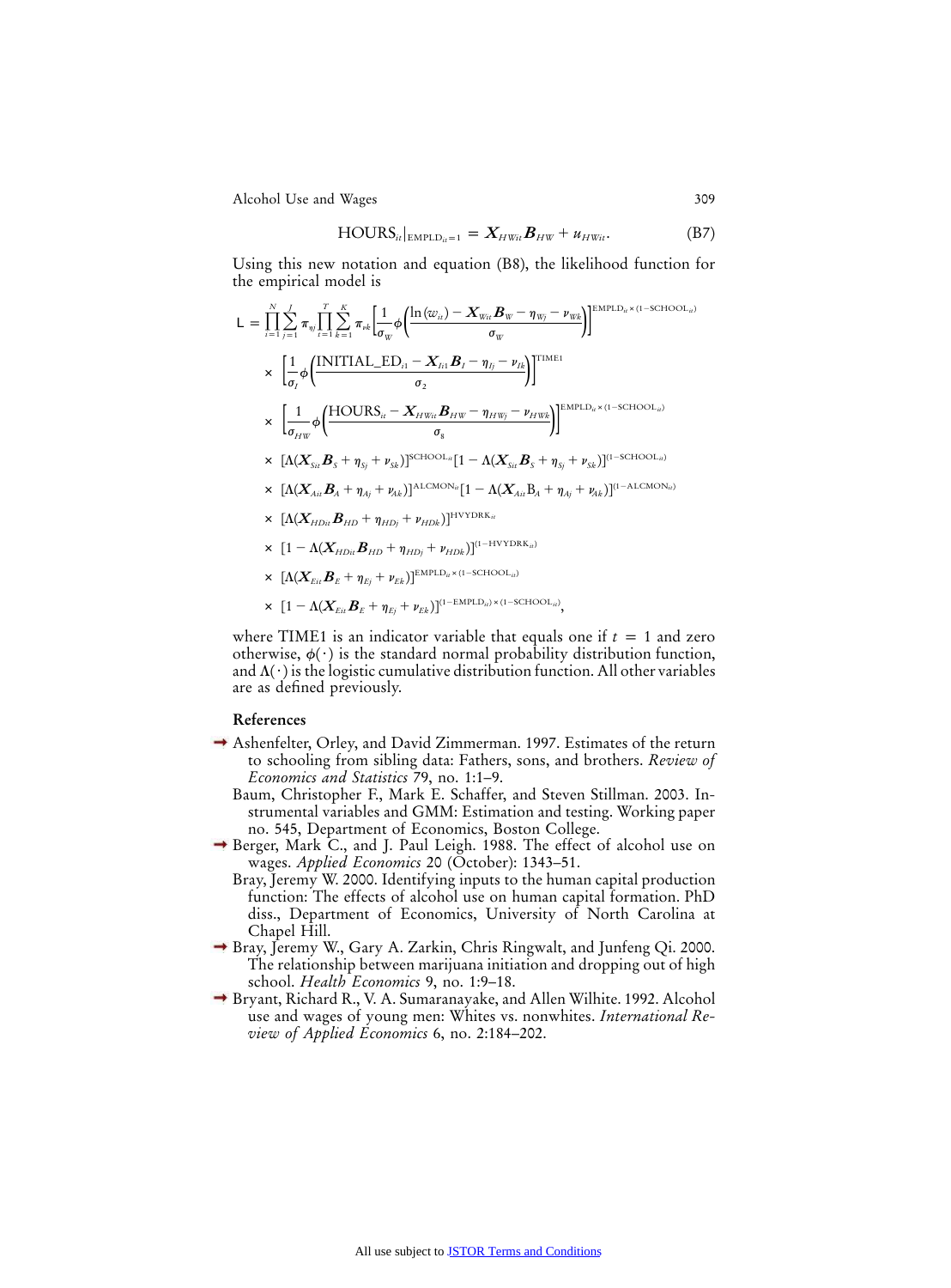- -. 2000. The effect of drug use on wages: A human capital interpretation. *American Journal of Drug Alcohol Abuse* 26, no. 4:659–82.
- Card, David. 1999. The causal effect of education on earnings. In *Handbook of labor economics*, vol. 3, ed. Orley C. Ashenfelter and David Card, 1801–63. Amsterdam: Elsevier.
- Carey, Kate B., and Stephen A. Maisto. 1987. Effect of a change in drinking pattern on the cognitive function of female social drinkers. *Journal of Studies on Alcohol* 48, no. 3:236–42.
- Center for Human Resource Research. 1995. *NLS users' guide.* Columbus: Center for Human Resource Research, Ohio State University.
- Conneely, Karen, and Roope Uusitalo. 1997. Estimating heterogeneous treatment effects in the Becker schooling model. Unpublished discussion paper, Industrial Relations Section, Princeton University.
- Cook, Phillip J., and Michael J. Moore. 1993. Drinking and schooling. *Journal of Health Economics* 12, no. 4:411–29.
	- ———. 2000. Alcohol. In *Handbook of health economics*, vol. 1b, ed. Anthony Culyer and Joseph Newhouse, 629–74. Amsterdam: Elsevier.
- $\rightarrow$  Dee, Thomas S., and William N. Evans. 2003. Teen drinking and educational attainment: Evidence from two-sample instrumental variables estimates. *Journal of Labor Economics* 21, no. 1:178–209.
- → Doll, Richard. 1998. The benefit of alcohol in moderation. *Drug and Alcohol Review* 17, no. 4:353–63.
	- Dufour, Mary C., and M. Fe Caces. 1993. Epidemiology of the medical consequences of alcohol. *Alcohol Health and Research World* 17, no. 3:265–71.
- Elias, Penelope K., Merrill F. Elias, Ralph B. D'Agostino, Halit Silbershatz, and Phillip A. Wolf. 1999. Alcohol consumption and cognitive performance in the Framingham heart study. *American Journal of Epidemiology* 150, no. 6:580–89.
- French, Michael T., and Gary T. Zarkin. 1995. Is moderate alcohol use related to wages? Evidence from four worksites. *Journal of Health Economics* 14, no. 3:319–44.
	- GAO (General Accounting Office). 1991. Teenage drug use: Uncertain linkages with either pregnancy or school dropout. GAO/PEMD-91–3. Report to the Chairman, Select Committee on Narcotics Abuse and Control, House of Representatives, Washington, DC.
	- Hannon, Roseann, Charles Butler, Carol Lynn Day, Steven A. Khan, Lupo A. Quitoriano, Annette M. Butler, and Lawrence A. Meredith. 1985. Alcohol use and cognitive functioning in men and women college students. In *Recent developments in alcoholism*, vol. 1, ed. M. Galanter. New York: Plenum.
- → Heckman, James, and Burton Singer. 1984. A method for minimizing the impact of distributional assumptions in econometric models for duration data. *Econometrica* 52, no. 2:271–320.
- Heien, Dale M. 1996. Do drinkers earn less? *Southern Economic Journal* 63, no. 1:60–68.

Kenkel, Donald S., and David C. Ribar. 1994. Alcohol consumption and

#### 310 Bray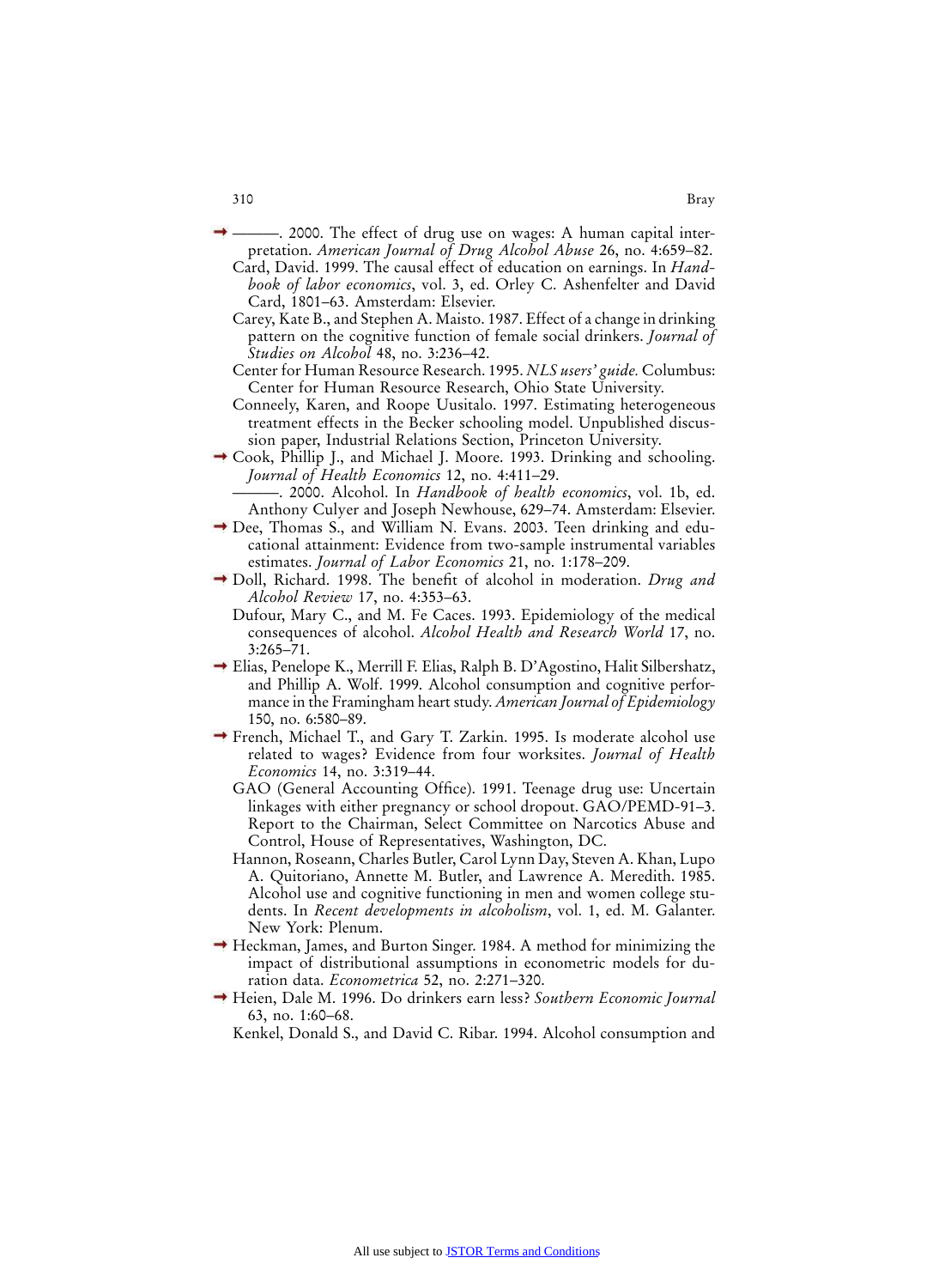young adults' socioeconomic status. *Brookings Papers on Economic Activity: Microeconomics*, no. 1:119–61.

- Kenkel, Donald, and P. Wang. 1999. Are alcoholics in bad jobs? In *The economic analysis of substance use and abuse*, ed. Frank Chaloupka, Michael Grossman, Warren Bickel, and Henry Saffer, 251–78. Chicago: University of Chicago Press.
- Killingsworth, Mark R., and James J. Heckman. 1992. Female labor supply: A survey. In *Handbook of labor economics*, vol. 1, ed. Orley C. Ashenfelter and Richard Layard, 103–204. Amsterdam: Elsevier.
- Koch, Steven F., and David C. Ribar. 2001. A siblings analysis of the effects of alcohol consumption onset on educational attainment. *Contemporary Economic Policy* 19, no. 2:162–74.
- MaCurdy, Thomas, Thomas A. Mroz, and Mark R. Gritz. 1998. An evaluation of the National Longitudinal Survey on Youth. *Journal of Human Resources* 33, no. 2:345–436.
- $\rightarrow$  Mroz, Thomas A. 1987. The sensitivity of an empirical model of married women's hours of work to economic and statistical assumptions. *Econometrica* 55, no. 4:765–99.
- ———. 1999. Discrete factor approximations in simultaneous equation models: Estimating the impact of a dummy endogenous variable on a continuous outcome. *Journal of Econometrics* 92, no. 2:233–74.
- Mroz, Thomas A., and Brian J. Surette. 1998. Post-secondary schooling and training effects on wages and employment. Working paper, Department of Economics, University of North Carolina at Chapel Hill.
- Mullahy, John, and Jody L. Sindelar. 1989. Life-cycle effects of alcoholism on education, earnings, and occupation. *Inquiry* 26, no. 2:272–82.
	- -. 1992. Effects of alcohol on labor market success: Income, earnings, labor supply, and occupation. *Alcohol Health and Research World* 16, no. 2:134–39.
- ———. 1993. Alcoholism, work, and income. *Journal of Labor Economics* 11, no. 3:494–520.
- -. 1996. Employment, unemployment, and problem drinking. *Journal of Health Economics* 15, no. 4:409–34.
- Parker, Douglas, A., Elizabeth S. Parker, Jacob A. Brody, and Ronald Schoenberg. 1983. Alcohol use and cognitive loss among employed men and women. *American Journal of Public Health* 73, no. 5:521–26.
	- Parker, Elizabeth S., and Ernest P. Nobel. 1977. Alcohol consumption and cognitive functioning in social drinkers. *Journal of Studies on Alcohol* 38, no. 7:1224–32.
	- SAMHSA (Substance Abuse and Mental Health Services Administration). 2002. Highlights: National Household Survey on Drug Abuse. Available at http://www.samhsa.gov/oas/NHSDA/2kNHSDA/highlights.htm, last updated on February 14, 2002.
	- Savage, Timothy H. 1999. The long-term effects of youth unemployment. PhD diss., Department of Economics, University of North Carolina, Chapel Hill.
- Staiger, Douglas, and James H. Stock. 1997. Instrumental variables regression with weak instruments. *Econometrica* 65, no. 3:557–86.